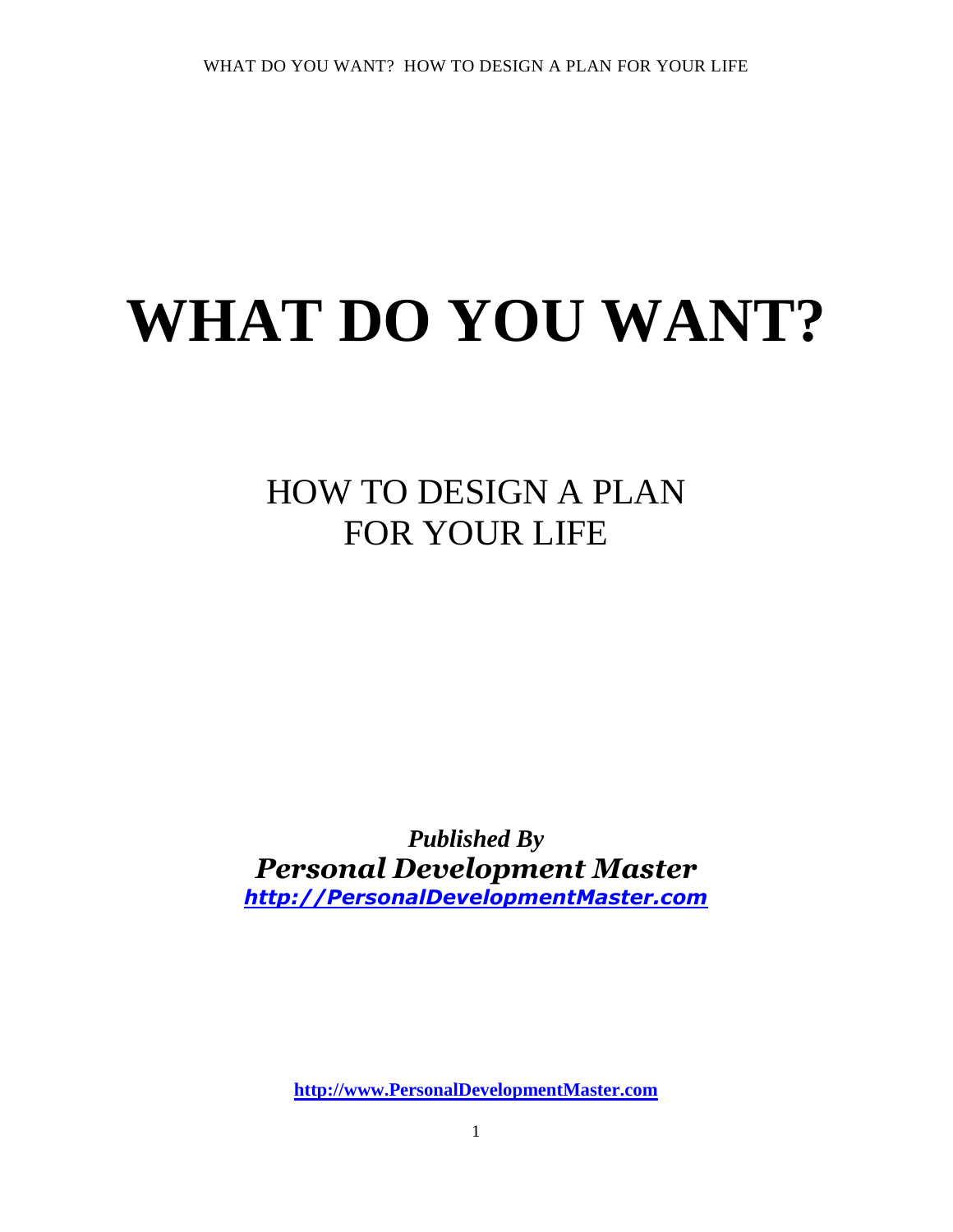Thank you for downloading this eBook.

If you like this, you **may share it** and **give it free** to someone in need (Please do not spam).

You can print it, copy it and send it as an attachment by email to anyone you like.

The only thing you cannot do is to sell it, change it or misrepresenting it.

**Disclaimer**: PersonalDevelopmentMaster.com published this ebook to provide access to valuable information. Although we make every effort to offer only accurate information, we cannot guarantee that the information we make available is always correct or current. PersonalDevelopmentMaster.com does not warrant or make any representations as to the quality, content, accuracy, or completeness of the information, text, graphics, links and other items contained in this ebook. Consequently, no one should rely upon any information contained herein, nor make any decisions or take any action based on such information. PersonalDevelopmentMaster.com or any subsidiaries are not responsible for any action taken in reliance on the information contained herein and for any damages incurred, whether directly or indirectly, as a result of errors, omissions or discrepancies contained herein.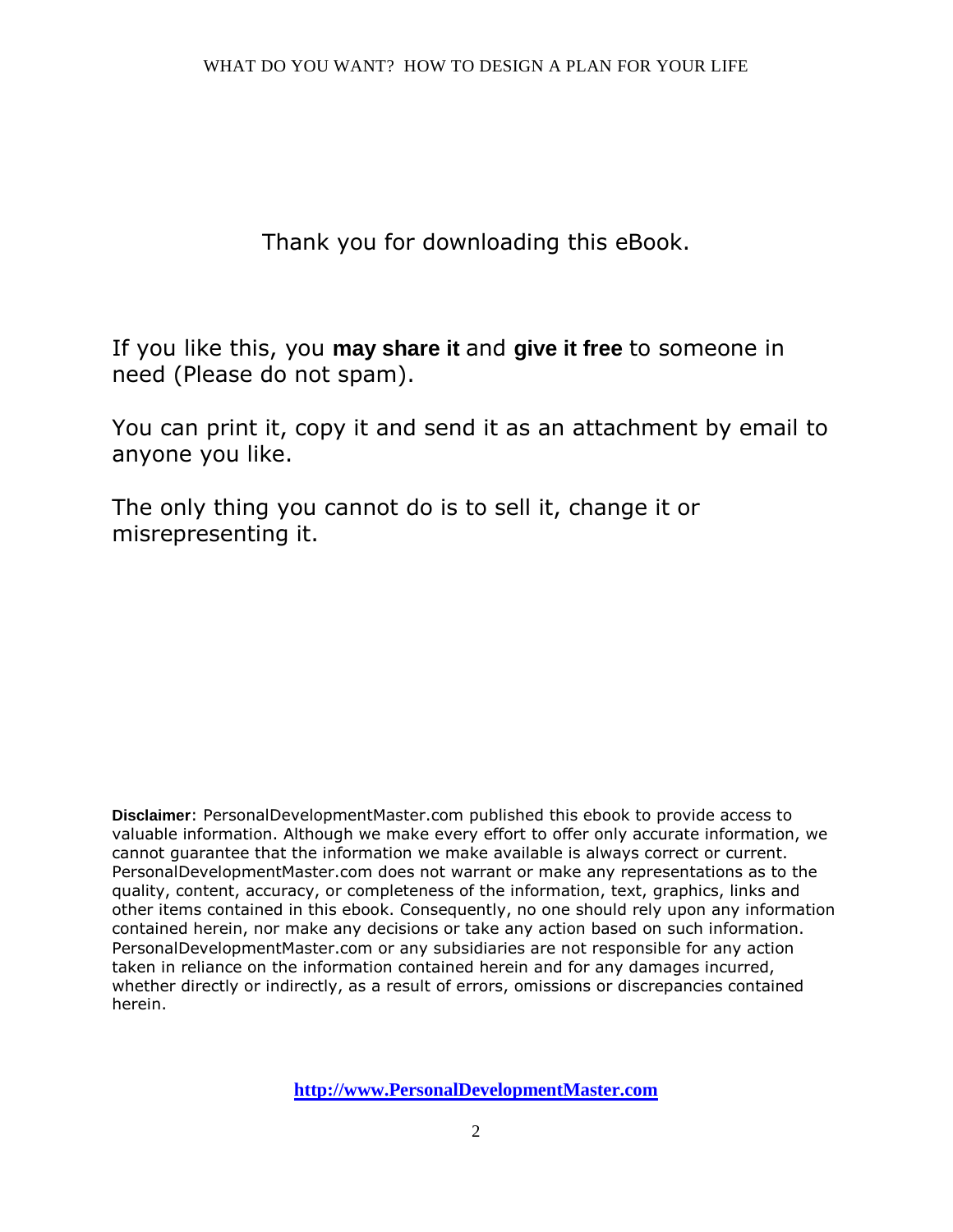# **INTRODUCTION**

From the time you were small, you've had thoughts, ideas, and dreams about what you wanted to be when you grew up. You most likely imagined the type of home you wanted to live in and where in the world you wanted to put down roots. You might have daydreamed about the career you'd have and the friends you'd hang out with.

As you matured, your innermost goals for your future morphed several times over the years.

Now, here you are, all grown up and living your life. You probably have a job and may be in a serious relationship. But at this moment, are you living a life that you'd choose to be living? Does your life fit you? Is your life going as you'd planned? Or did you even have a plan?

As you read this book, reflect on how you're living currently and ask yourself, "Is this what I want for my life?" As you examine your life, you'll be encouraged to thoroughly think through specific elements of your existence you might like to change.

### *The purpose of this book is to help you develop a life plan that will lead you to the life you desire.*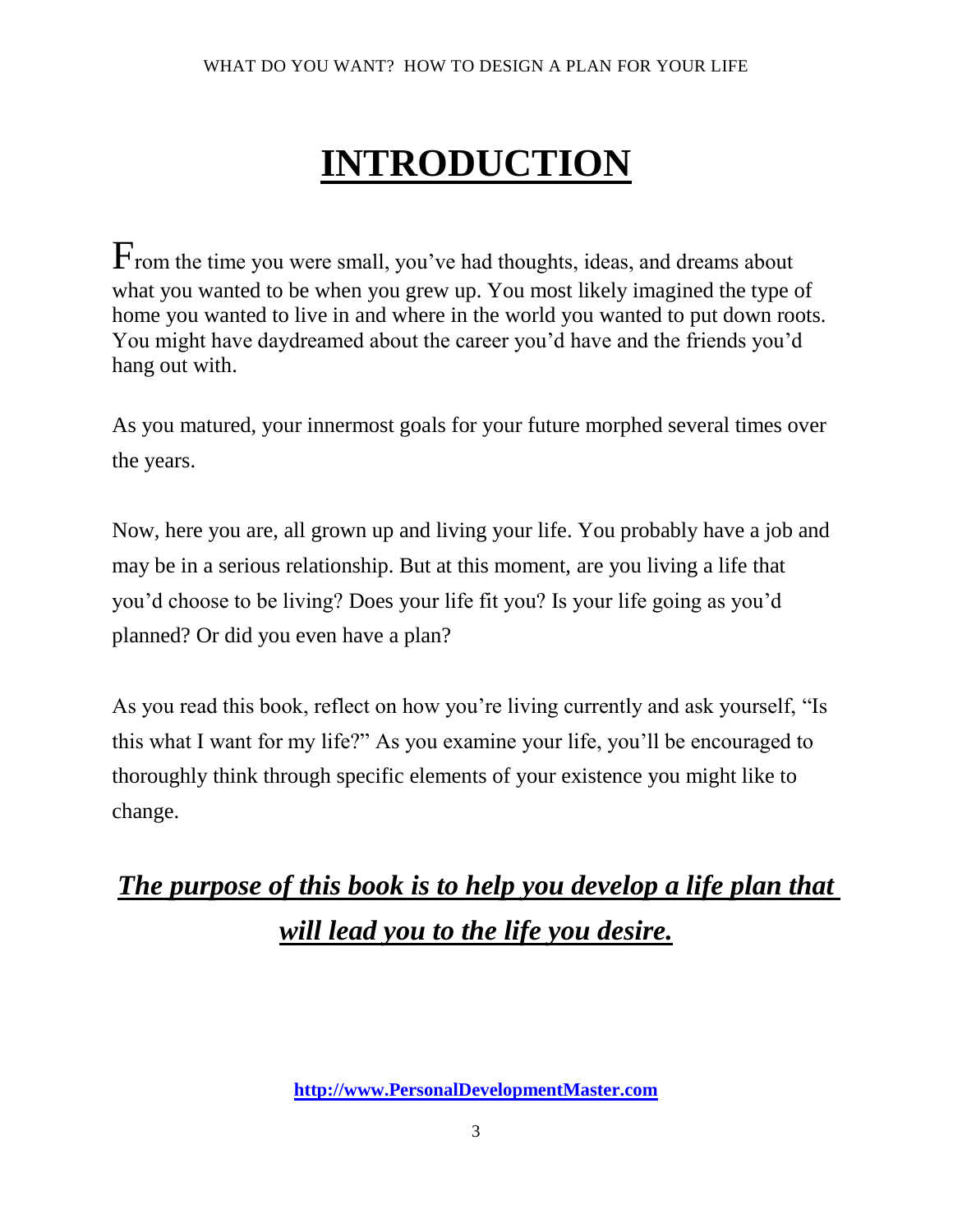# **HOW DO YOU FEEL ABOUT THE MAJOR ASPECTS OF YOUR LIFE?**

To get started, get a notebook to record ideas and thoughts that will form a new or revised plan for your life. Label it as your Life Plan notebook.

Next, spend some time thinking about these aspects of your life: Home, career, love relationship, family, friends, health, character traits, hobbies, and intellectual/cultural pursuits.

What does your ideal life look like?

Although no one's life is perfect all the time, a reasonable goal is to feel satisfaction, joy, and a sense of comfort and well-being in your own life in most of the above aspects of your existence. Let's take a look at each area.

> *"If you don't design your own life plan, chances are you'll fall into someone else's plan. And guess what they have planned for you? Not much."*

> > –Jim Rohn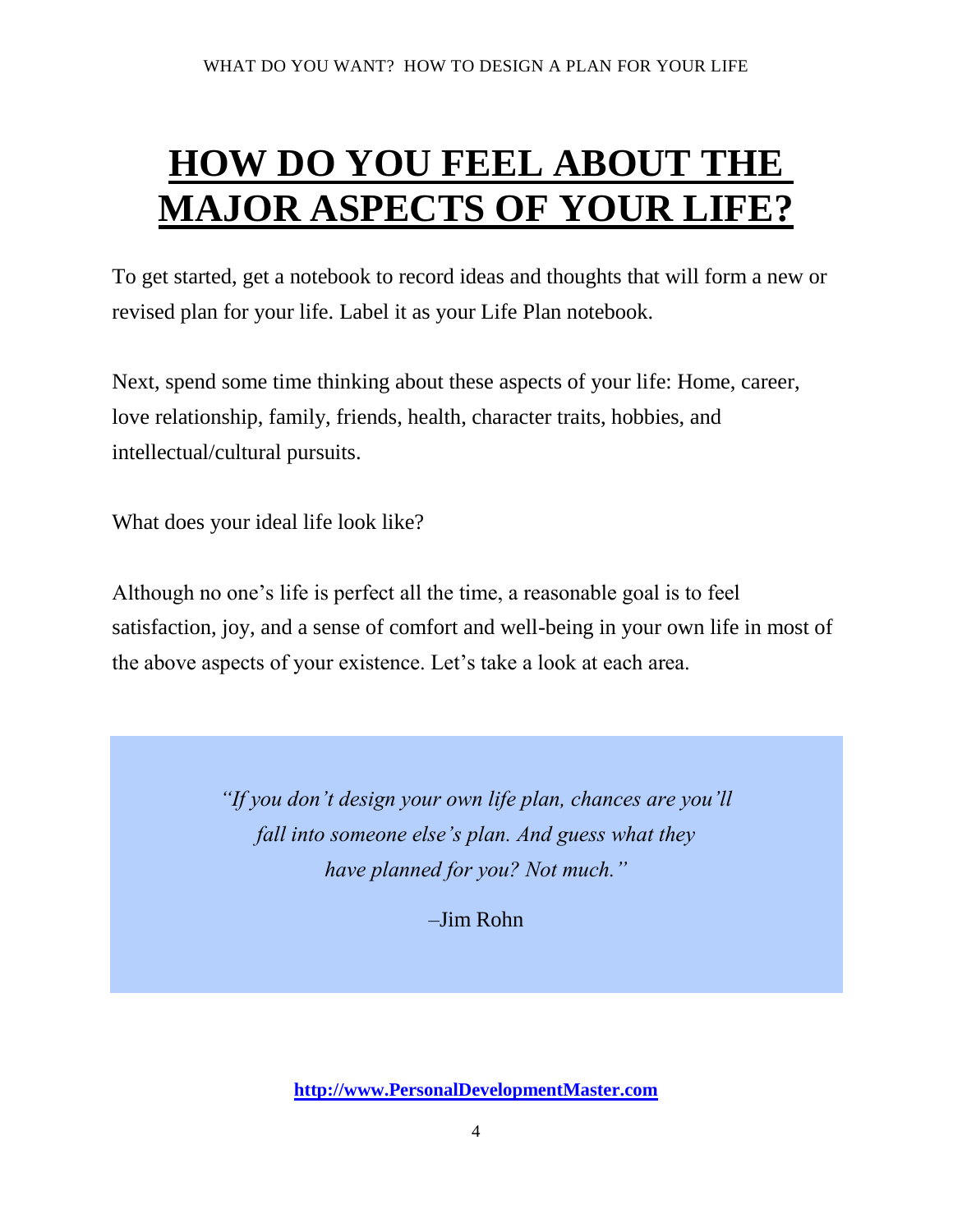# **YOUR HOME**

One of the most important aspects of your life is your physical living environment. It includes the location where you live (city and state), the type of home in which you live, and the physical furnishings and arrangement within your home. Where/how you live profoundly affects your everyday life.

Is everything about your home just the way you'd like it to be?

### **LOCATION OF YOUR HOME**

Do you live in the location you would select to live in right now? If your answer is ‗yes,' then you're in good shape. However, if your answer is ‗no,' where would you like to live? What would it mean to move there? What is holding you back from moving to the location you desire?

Are you limited to living in a certain place because of your work? Most importantly, what steps would you need to take in order to relocate to the city/state of your choice?

At the top of a page in your Life Plan notebook, write "Desired Location." Write your target location on the left side of the page. On the right, list all the steps you need to follow to move to your target location.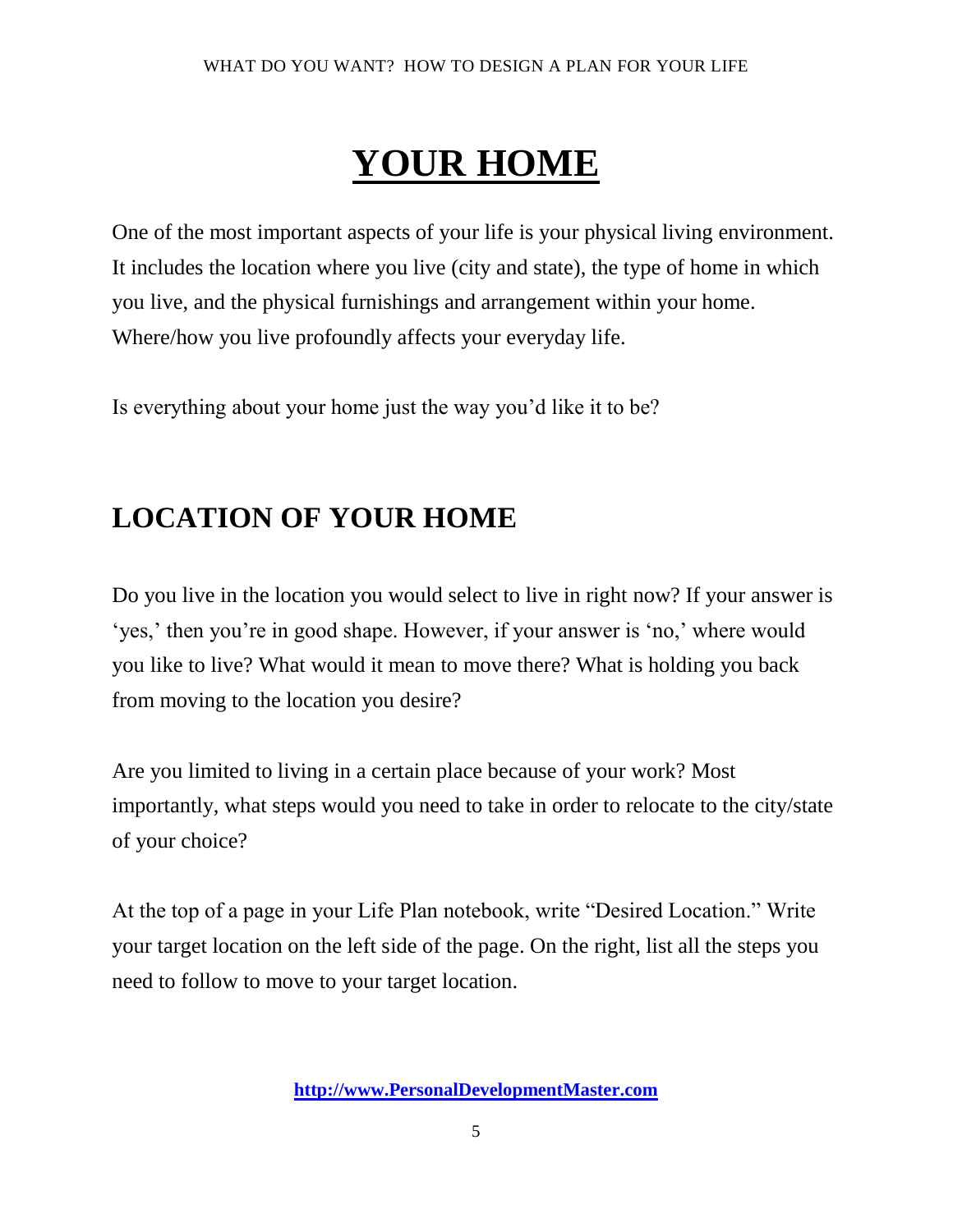Consider these sample steps for your Life Plan:

Brainstorm cities to live in. Narrow choices to 2 cities.

Research the cities on the internet. Make plans to visit the cities within the next 6 months.

Check into the possibility of getting a job transfer. Determine whether there's an opportunity to request a job transfer to the city of choice. Ask staff at work about this issue.

### **TYPE OF RESIDENCE**

Do you live in an apartment and wish you lived in a house so you could have your own yard to garden and take care of? Or is it the opposite — you'd like not to be tethered to the constant work of maintaining your yard year-round.

Are you living in the type of home (apartment, house, or condo) you want to live in? Write down all your hopes and dreams about the type of home that attracts you. For example, if you now live in a house but would rather live in a condo to enjoy a more carefree lifestyle, make note of it.

Include in your Life Plan your specific goals about the type of home you prefer. Then list the steps you'll take to accomplish what you want.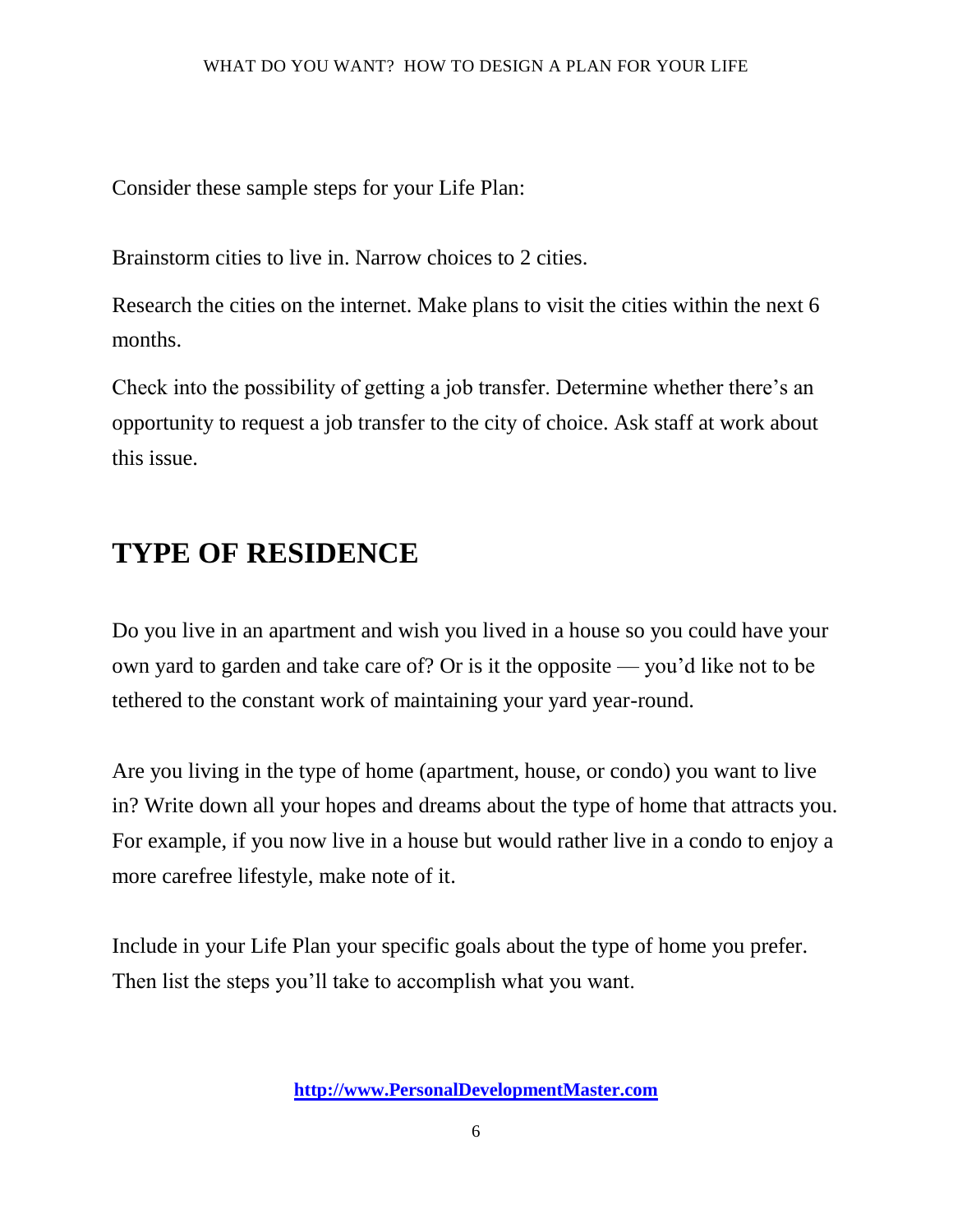#### **Possible steps for your Life Plan:**

Call a realtor to discuss the worth of the house. Determine if it's feasible to sell now.

Look for condo residences within 30 minutes' radius of work. Take a look at a few units.

Evaluate budget to determine whether moving at this time is workable.

### **FURNISHINGS AND ROOM ARRANGEMENTS**

As you spend much of your life in your own home, it's important that it be comfortable and suitable for everything you want to do while you're there. If you love color, paint the rooms the shades you love. If you've got interests in great art, hang reproductions of your favorite artists' works in every room. As you write this section of your Life Plan, think about how you can surround yourself with things you love and have furniture you like that also fits your needs.

If someone who knows you well were to tour your home, would he see the influences in it as truly representative of you? Does your home accurately reflect who you are just the way you'd like it to?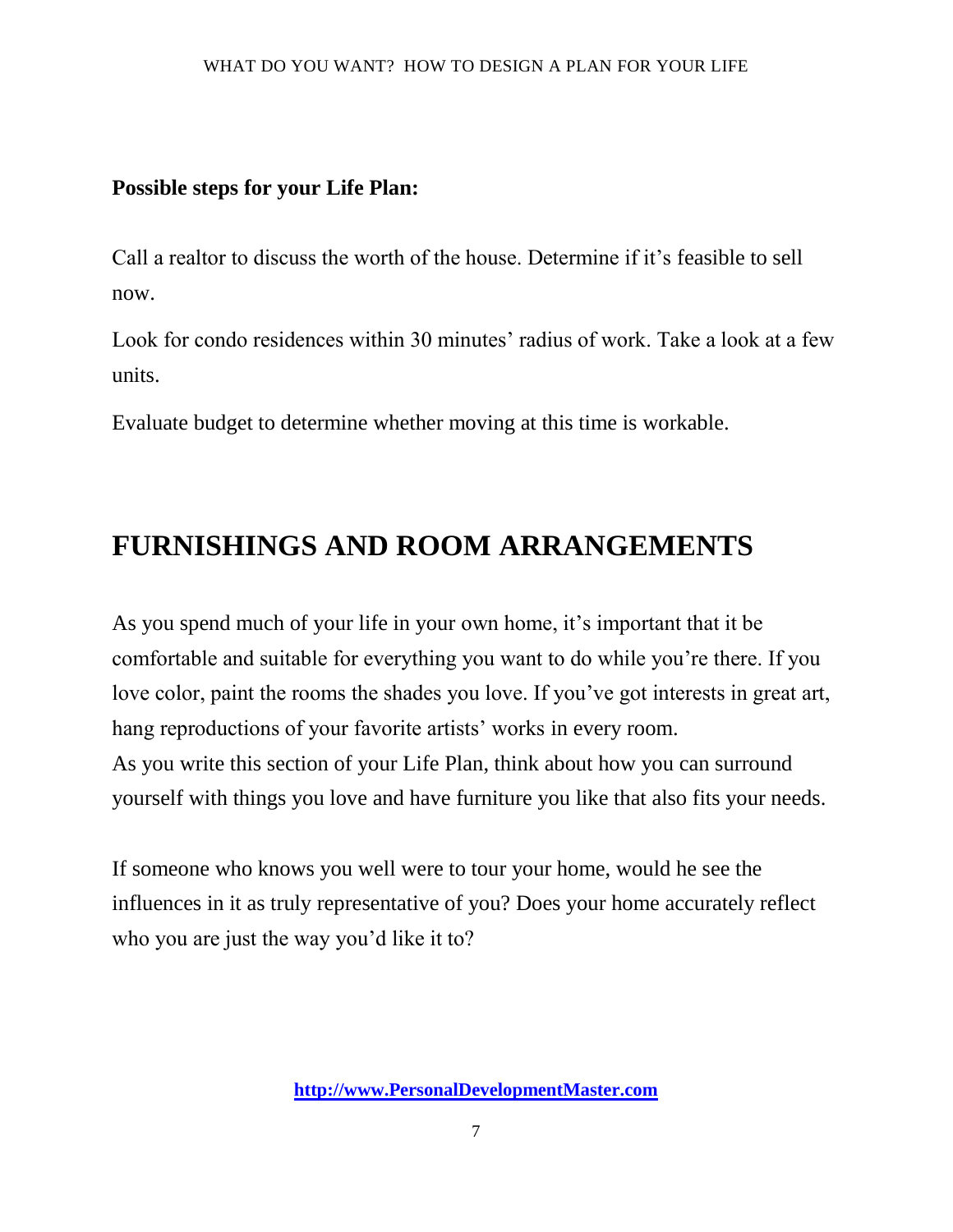Record in your notebook what you'd like to change about the set-up of each room of wherever you live. Maybe you'd like to do away with the formal dining room and make it a game room or relaxing place to read or paint instead.

#### **Here are some examples of steps you might write:**

Paint living room. Buy some light taupe-colored paint.

Find sleeker-looking furniture for living room. Check consignment shops for a gray or black modern-looking sectional sofa and large glass coffee table to hold books and magazines.

Measure bookshelves in bedroom to see if they'll fit in the living room after painting.

Where you live, the type of home you live in, and the furnishings are some of the most integral aspects of your everyday life. To live your best life, your home ought to reflect your overall personality and make you happy. Does your home setting fit these requirements?

If not, write down what you desire in these areas. Be specific. Keep in mind you're in the process of designing the life you seek. You deserve to be happy.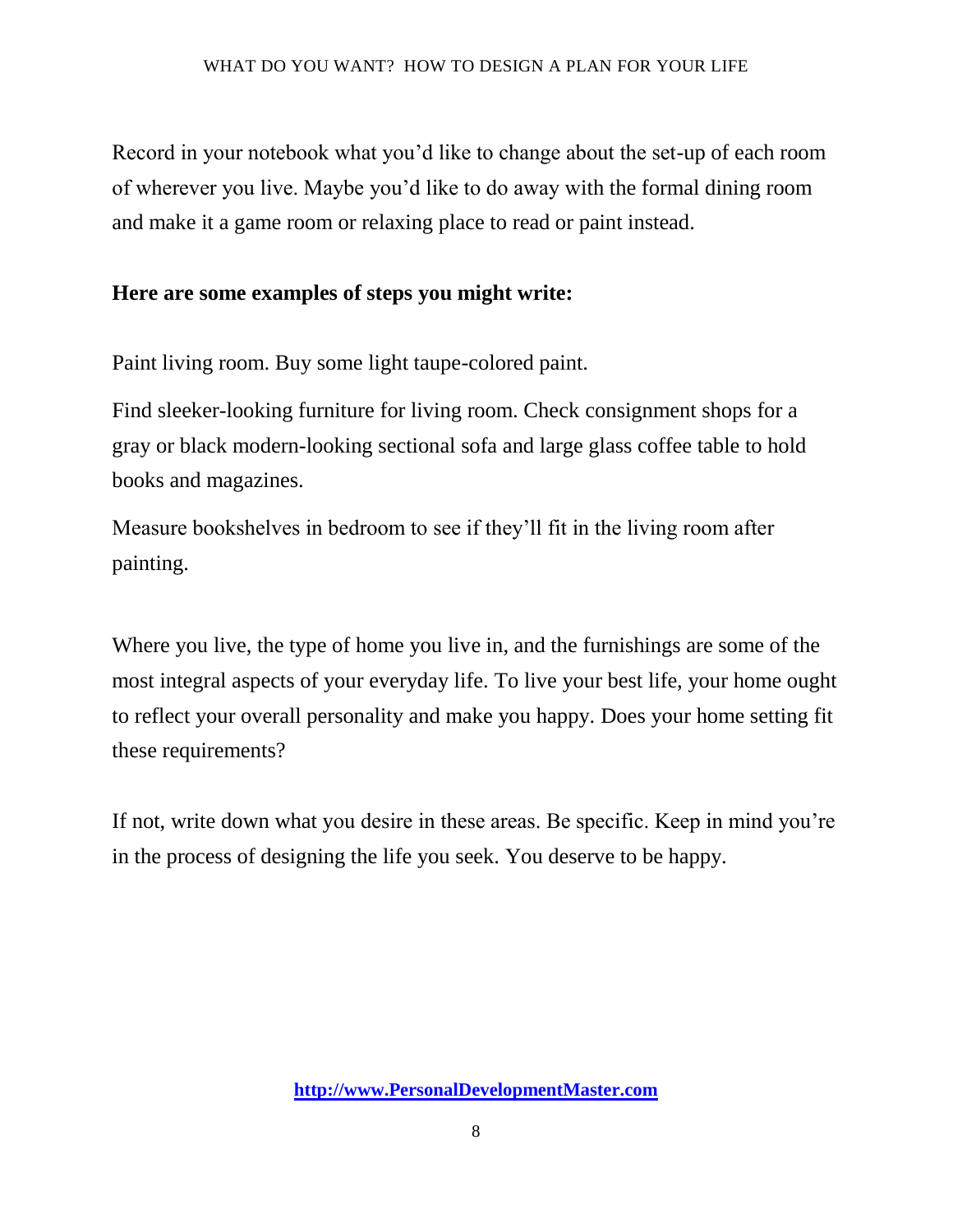*"Everything's in the mind. That's where it all starts. Knowing what you want is the first step toward getting it."* 

–Mae West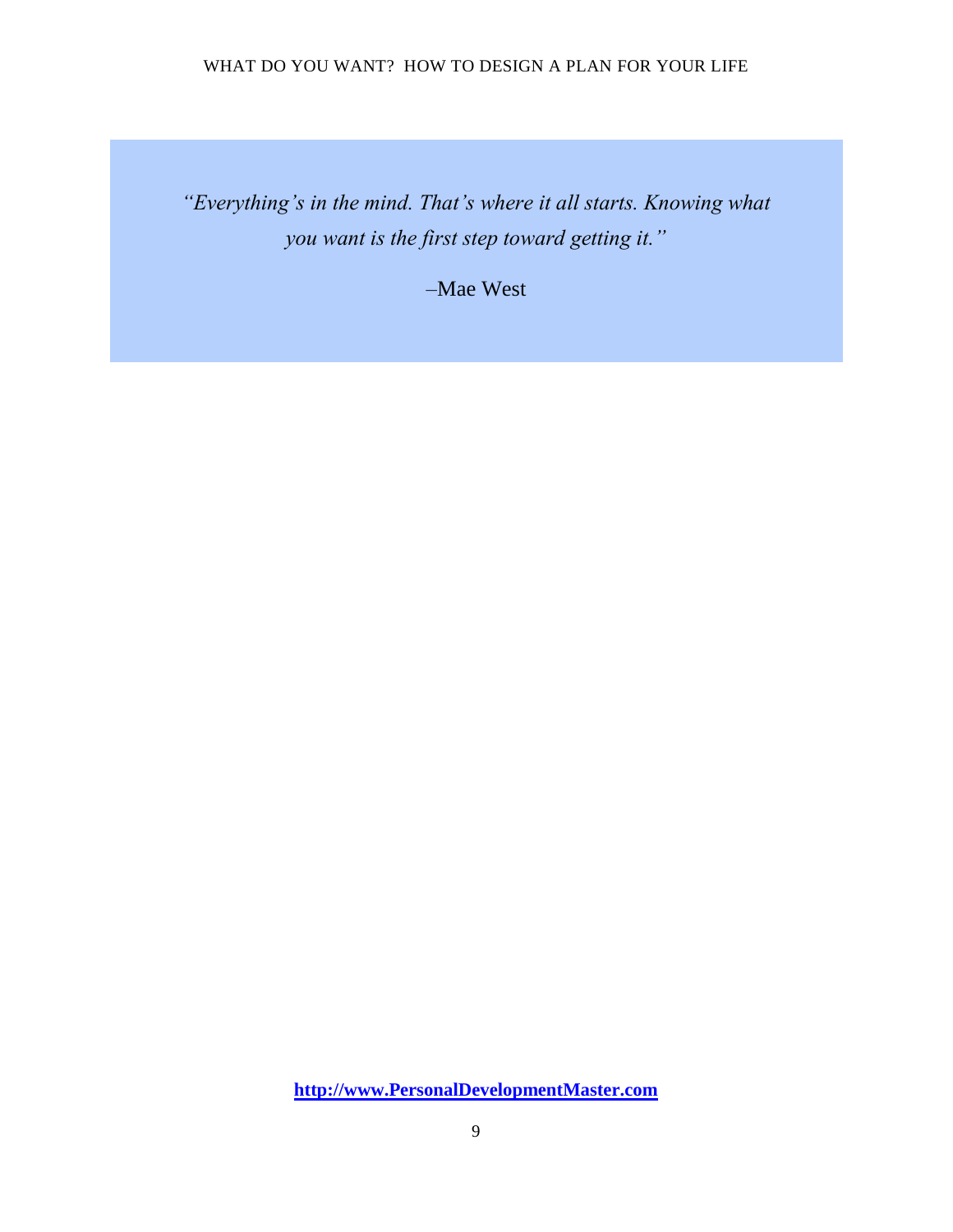# **CAREER AND WORK**

Since your career encompasses about a quarter of your life if you work full-time, you hopefully love what you're doing and have great passion for it. Work is your bread and butter — you support yourself and your family with the work you do. Your career is the very basis of your financial life and brings stability and necessary routine to your life.

Let's ponder that very thing — your job. Is the career you're working in now the type of work you'd opt for? Do you enjoy what you do? Or can you at least say you're glad to have your job and believe it serves as a stepping stone to a grander career for you in the future? Are you where you want to be career-wise? Why or why not? What can you do to get there?

#### **This aspect of your Life Plan might include steps that look like these:**

Ask supervisor about pursuing more training in accounting.

Check local community college for a class on writing small business plans.

Post resume at CareerBuilder.com to begin looking for another job.

Regarding your work, what changes could you make to feel more passion and excitement about your work?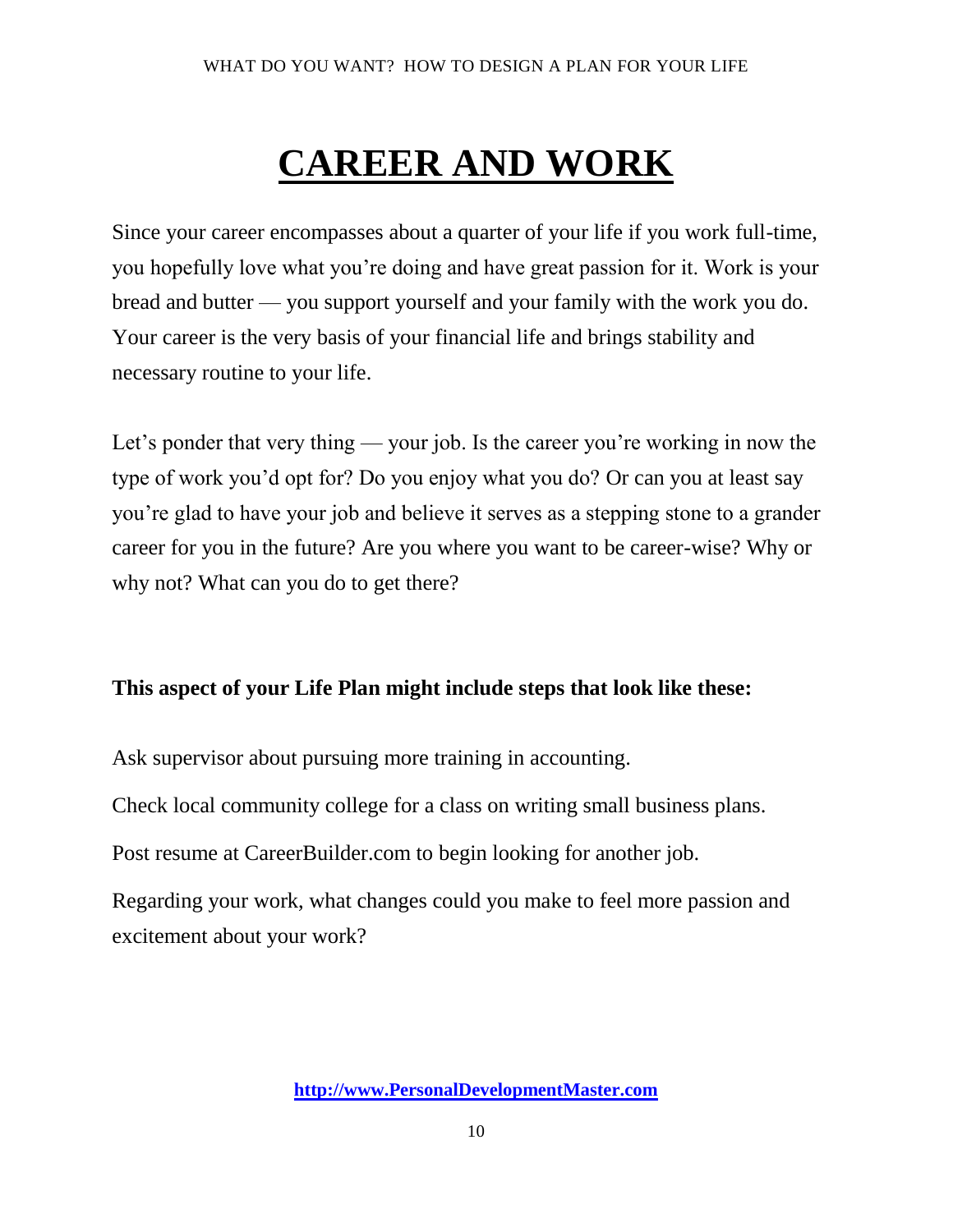Plan a realistic course of action to follow regarding your career that will make you happier and arouse your interest and creativity. Be honest with yourself about your career as you design this segment of your Life Plan.

> *"A good battle plan that you act on today is better than a perfect one tomorrow."*

> > –General George S. Patton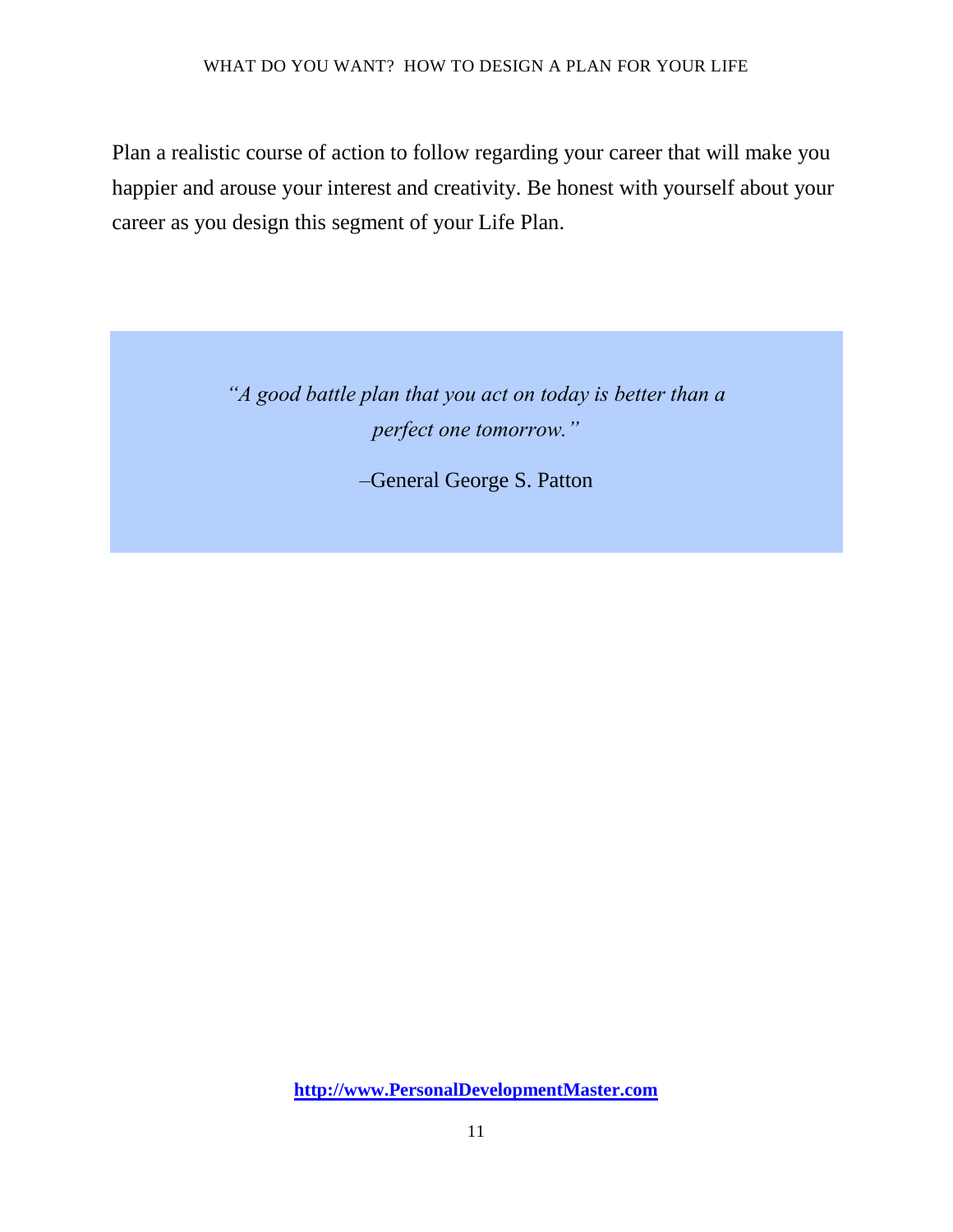# **LOVE RELATIONSHIPS AND FAMILY**

Partner relationships and having a family are probably at the top of your list when it comes to what you want in life. Having a deep, enduring love life can improve your health and even increase your life span.

Finding a cherished life partner and having a family are probably either on your list or else you're already blessed with the entities of love and family.

It's important to occasionally re-evaluate these life aspects in order to experience long-term the joys and fulfillment of having close, satisfying relationships.

### **LOVE RELATIONSHIPS**

Finding and solidifying a love relationship might be one of your main goals in life. How is your love life going? Are you pleased with the partner you've selected and the way the two of you spend time together? Is there anything you want to work on to enhance your love relationship? Or do you see it as just about perfect?

Perhaps you haven't yet found that special someone. Are there choices you can make regarding how you spend your time that would make it more likely you'd encounter someone with similar interests as yours? Make a note about any plans you have for your love relationship.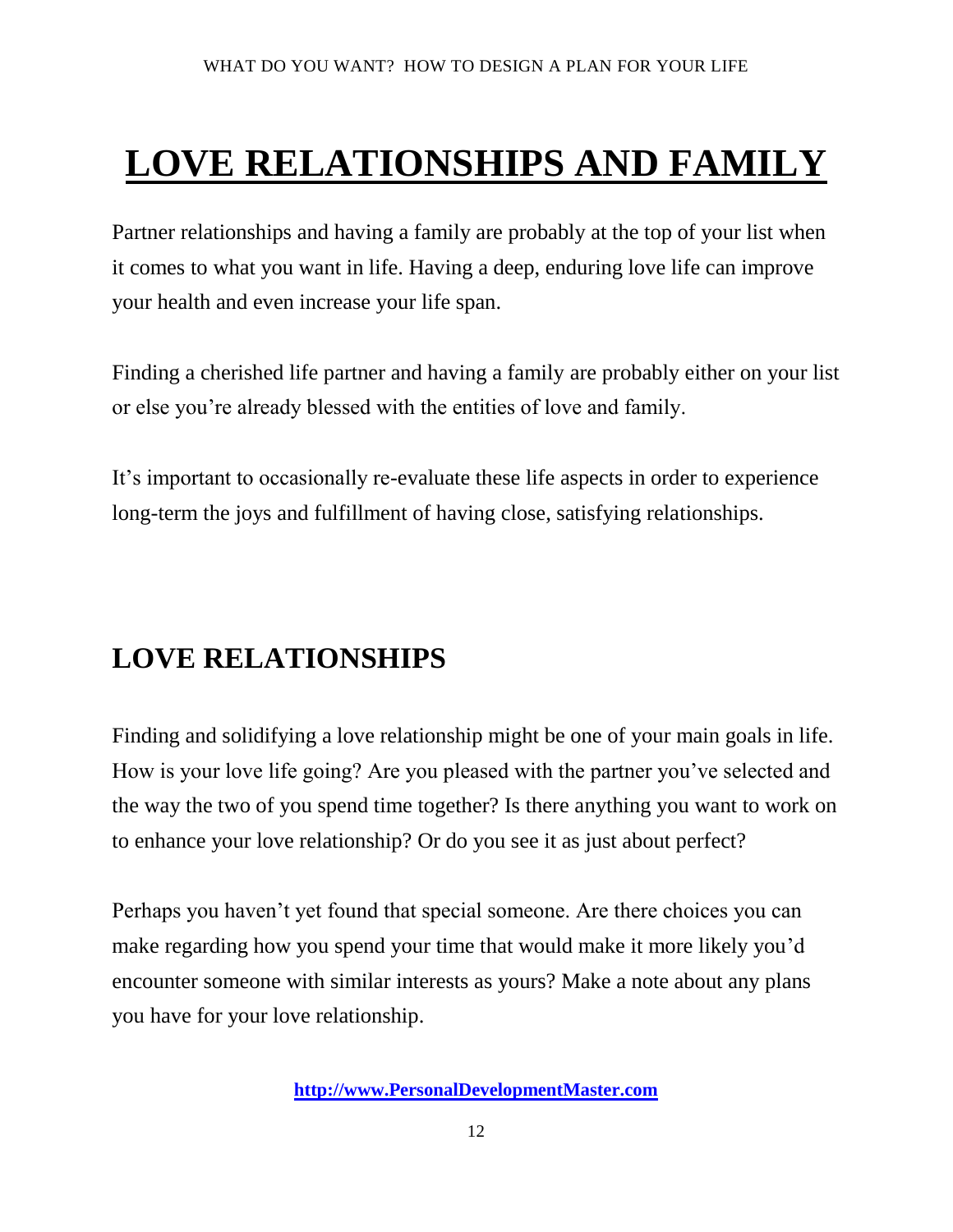Love relationships are integral parts of a fulfilling life. Ensure you ponder your love life and address it in your Life Plan.

Give your love relationship the attention it truly deserves by considering whether it truly meets your wants and needs. If there are things you want to change about your special relationship, include those goals in your Life Plan.

#### **You might write steps such as:**

Talk with Sue about spending more time together, like having a date every Saturday evening.

Discuss my concerns about John's developing pattern of coming home late for dinner. Figure out a workable solution to the issue.

Join the golf league at the Country Club to meet other people who also like to golf.

### **FAMILY**

Getting married, having and raising children, and fostering enduring family ties might likely be important elements of your life. A family provides a supportive, loving network like no other. When all seems lost, turning to your family to spend special time together can lift your spirits more than anything or anyone else.

Do you want a family? Or do you already have a family and have a goal to spend more time with your loved ones? How does your family fit in to the plan you have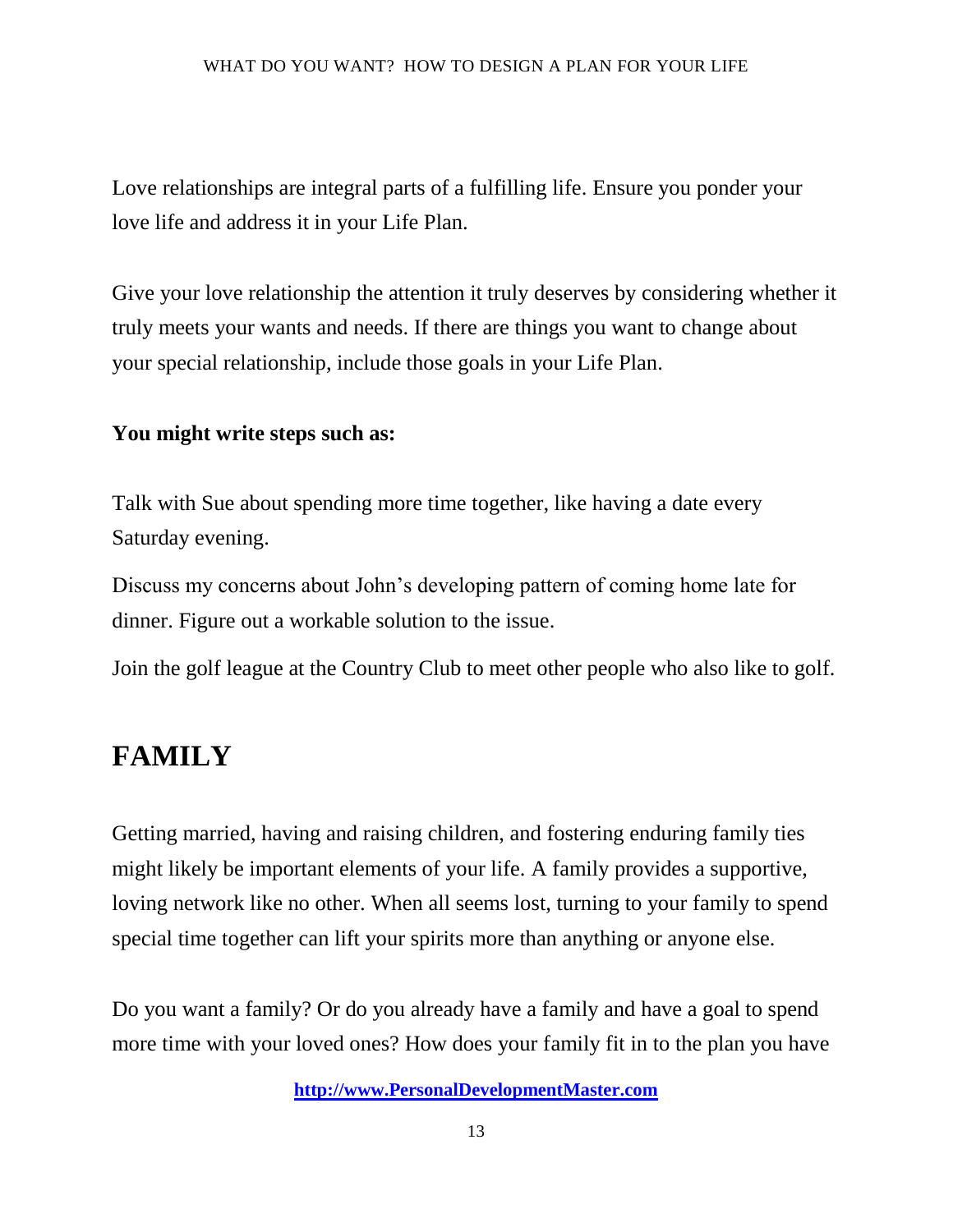for your life and future? Ponder these issues. If it's something you're interested in, include family in your plan.

See these possible steps for your Life Plan:

Agree to work only one Saturday a month to have the other Saturdays to spend with family.

Talk with Jane about wishes to have a baby soon.

Ask Cousin Jim to meet for coffee one Sunday morning a month.

Your close connections with others make up some of the most fulfilling parts of your life. Therefore, address your wants related to your love relationship and family in your Life Plan. It will help you crystallize what you're seeking from these cherished relationships.

*"If you love the life you live, you will live a life of love."* 

–Unknown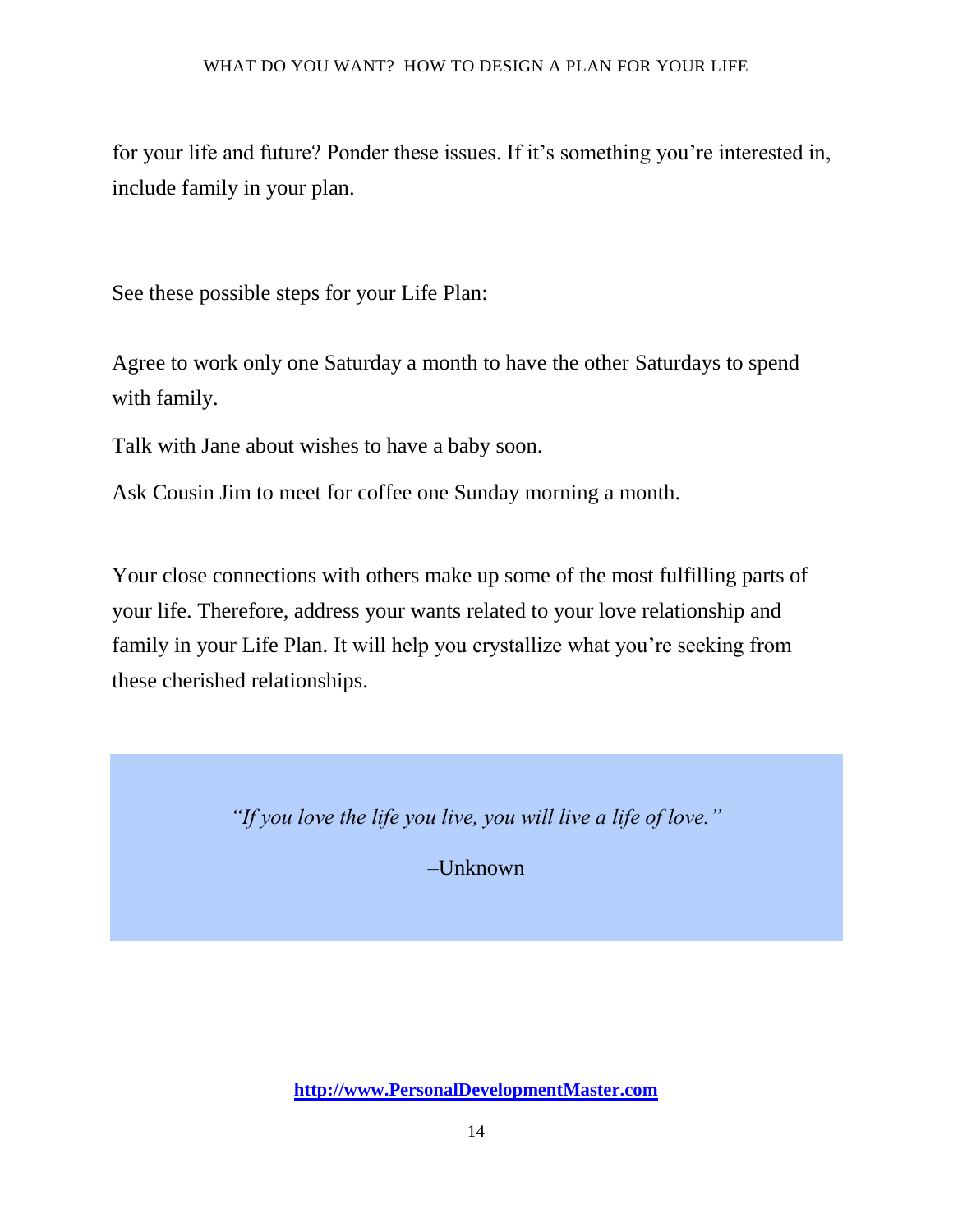### **FRIENDS**

When you're designing a Life Plan, it's feasible that you'd include friendships. After all, the more supportive of a network you have the more satisfied and content with your life you'll be. To live your best life, you'll want to have wonderful friends.

Engaging with friends on a regular basis enriches your life in so many ways. During time spent with friends, you engage in fascinating conversation and enjoy your favorite activities with people you care about. Do you have friends? Did you meet your friends during various situations in life, such as high school, college, work, and your neighborhood?

Do you find your friends interesting? Are they helpful when you need it? Do you return the favor occasionally? Reflect on your friends. Do you hang out with the type of friends that you want in your life? Do you have no friends at all? Maybe you believe you have no time for friends.

Your Life Plan steps regarding friends could look something like:

Attend the neighborhood block party in May. Try to make friends with at least 2 people living nearby.

Make friends with people who attend the Business Morning Club on Tuesdays. Plan to get to know better at least 3 people from the club.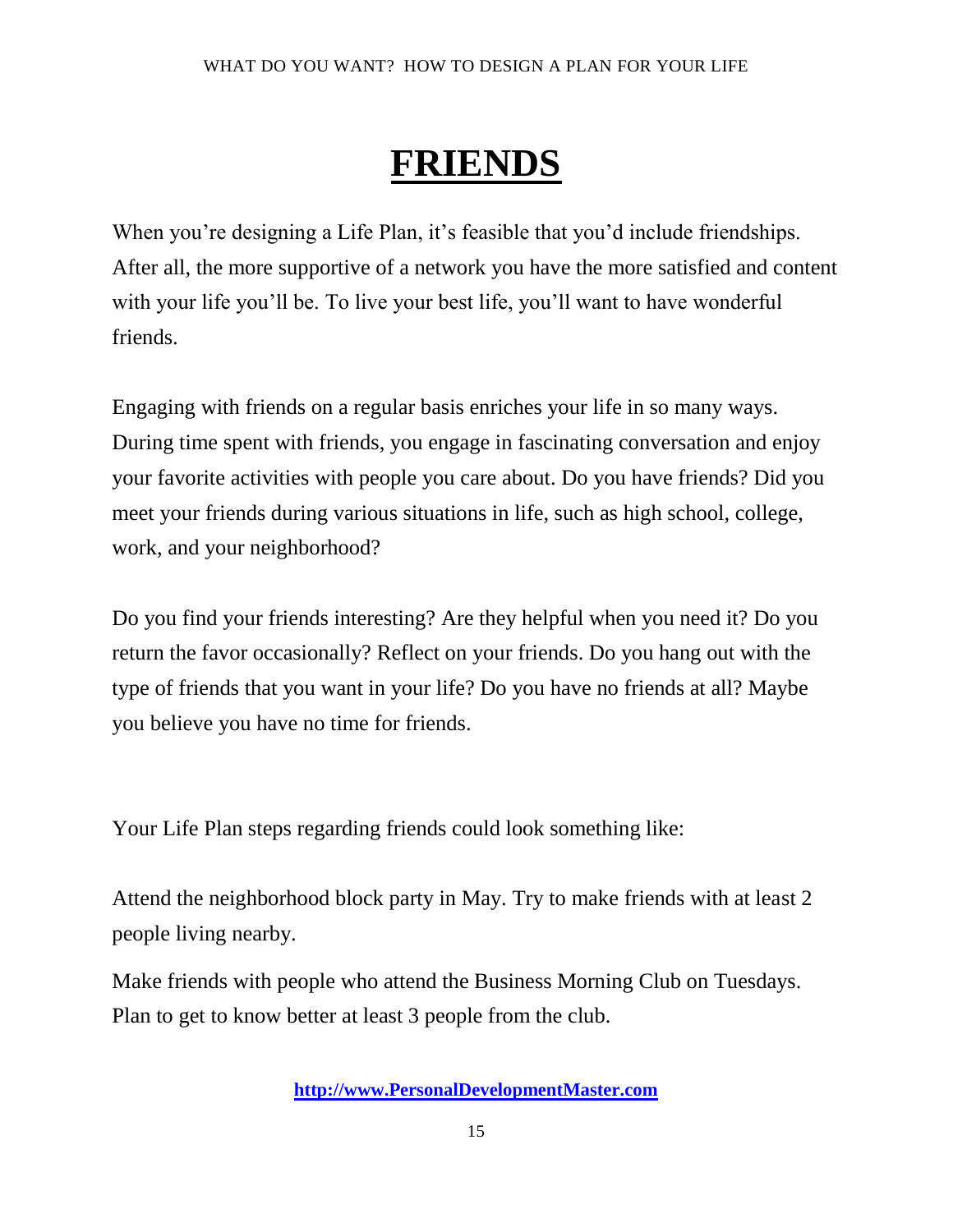Go out with co-workers at least 1 Friday night a month.

Write in your notebook what you want to have in the way of friends. If you want 2 or 3 more good friends, write it down. What is your ideal plan for friendships in your life? If you're completely satisfied with the array of friends you have and the amount of time you spend with them, mention in your Life Plan that all's well related to friendships.

*"The world steps aside for those who know where they are going."* 

–Anonymous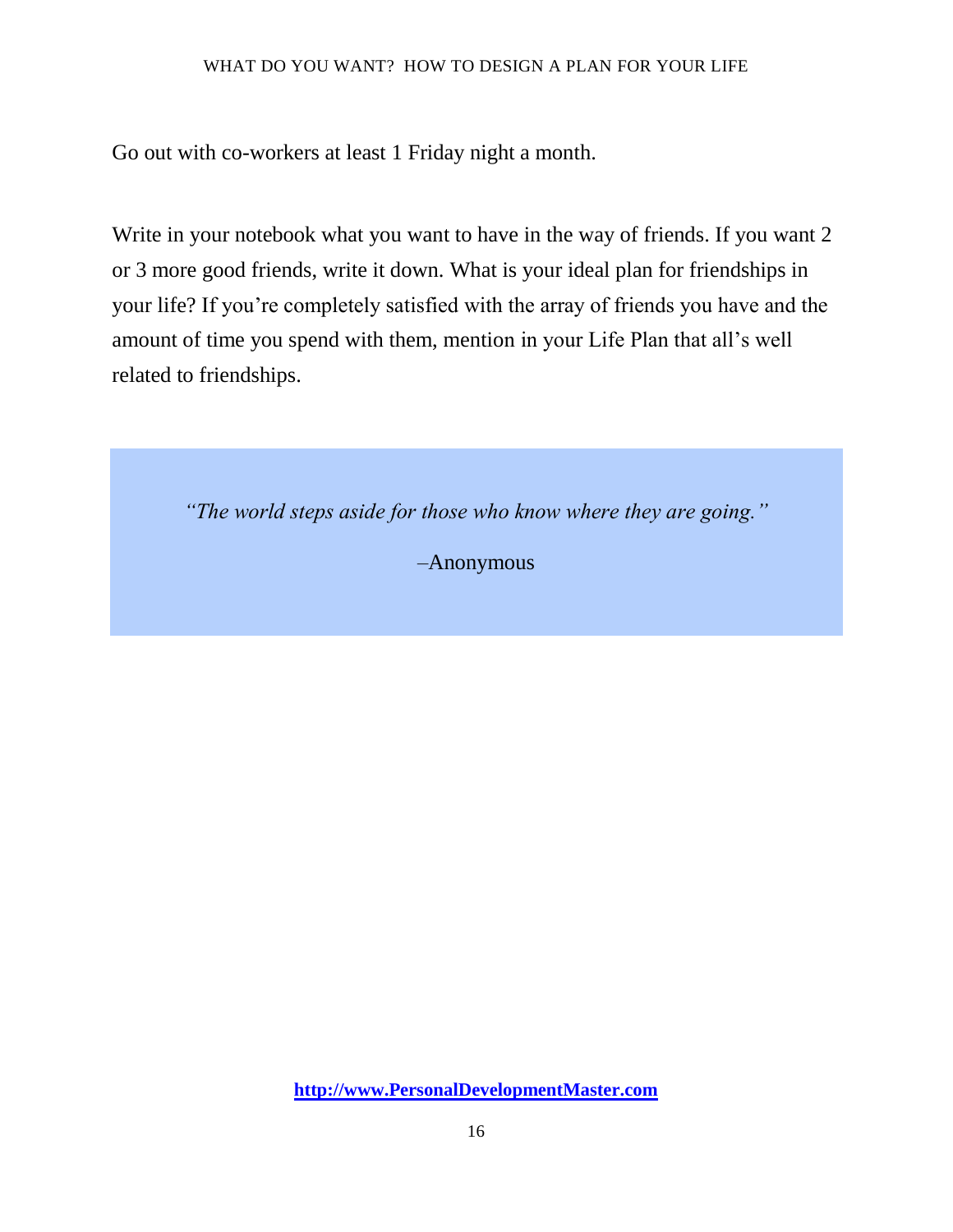# **HEALTH**

Your physical condition is one of the most salient aspects of a plan for a good life. Your ability to manage your feelings and keep negative emotions in check is paramount to living a peaceful and satisfied existence.

### **PHYSICAL HEALTH**

Are you in the best physical shape you can be? If so, how do you do it? It might be wise to include your blueprint for good health in your Life Plan.

If you'd like to make some changes regarding your health, what changes would you make? What can you do to improve your physical self?

Are you willing to make the physical changes you desire? Do you want to do it? Decide if there's anything you want to have in your plan related to your physical health.

If so, go into detail about what you want and will do. For example, state you want to engage in regular exercise for 30 minutes a day 5 days a week. If you want to reduce your cholesterol and blood pressure readings, include such goals with specifics in your notebook.

As mentioned in prior sections of this book, designing the health section of your Life Plan requires you to be quite specific about what it is you want and the steps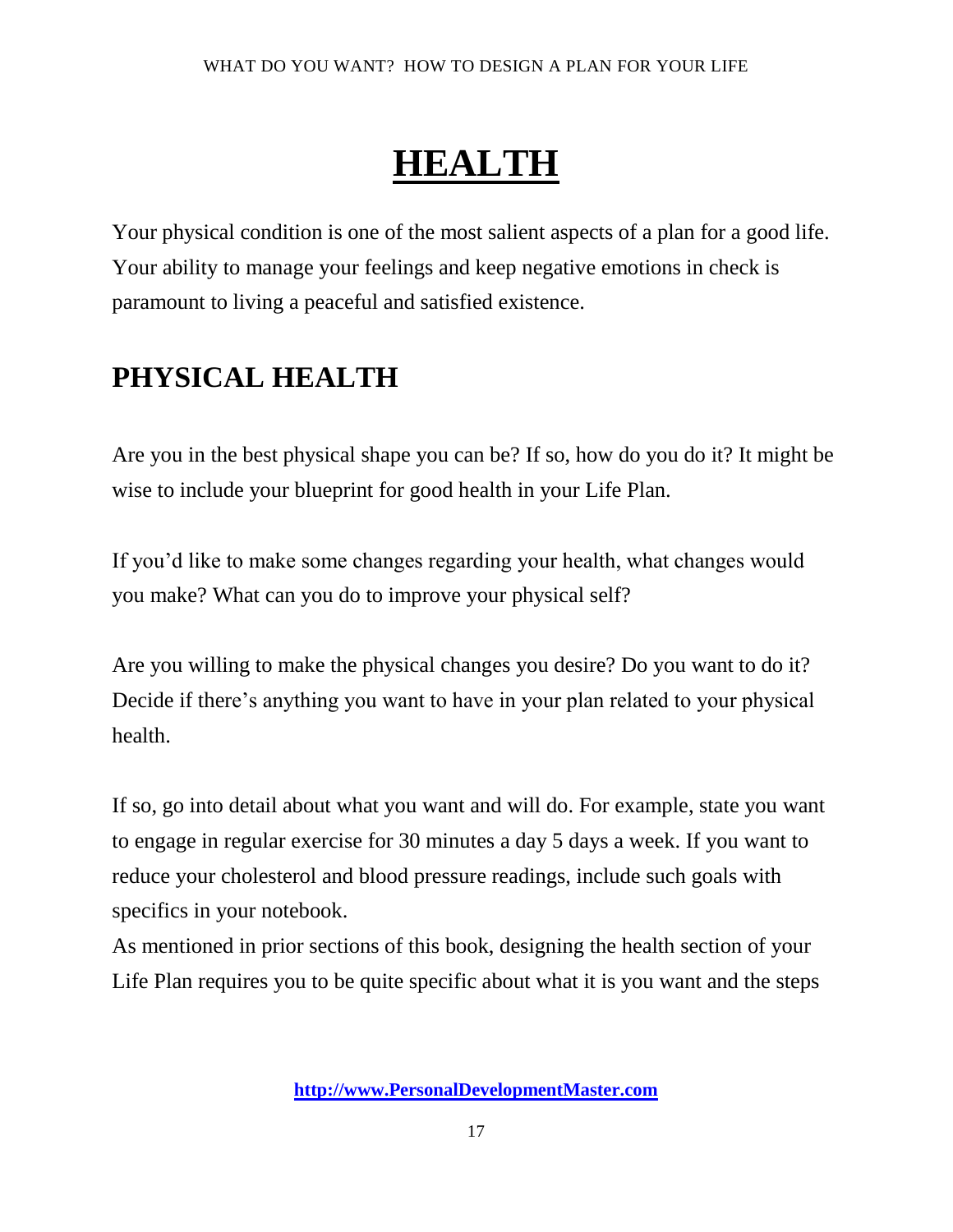required for you to accomplish your goals. The more specific your plan, the more likely it is you'll follow it to live the life you desire.

Items like these could be included in the physical health portion of your Life Plan:

Get off blood pressure medicine. Go on the DASH Diet to lose 18 pounds. Walk 20 minutes a day 6 days a week.

Have a yearly medical examination every January.

### **EMOTIONAL HEALTH**

Your emotional health plays a role in everything you do. How you react when there's a challenge at work or when your partner disagrees with you is a result of your emotional health. Your overall moods spring from your emotional health.

Do you feel satisfied and content most of the time? Is it customary for you to exhibit angry outbursts at others? Maybe you spend moments practically daily thinking about something upsetting that took place in your life a long time ago.

Examine your own emotional health. How are you doing? Take into account your emotional health when designing the health aspect of your Life Plan. Record what you want to do about any challenging feelings in your notebook.

Steps in the emotional health section of your Life Plan could be: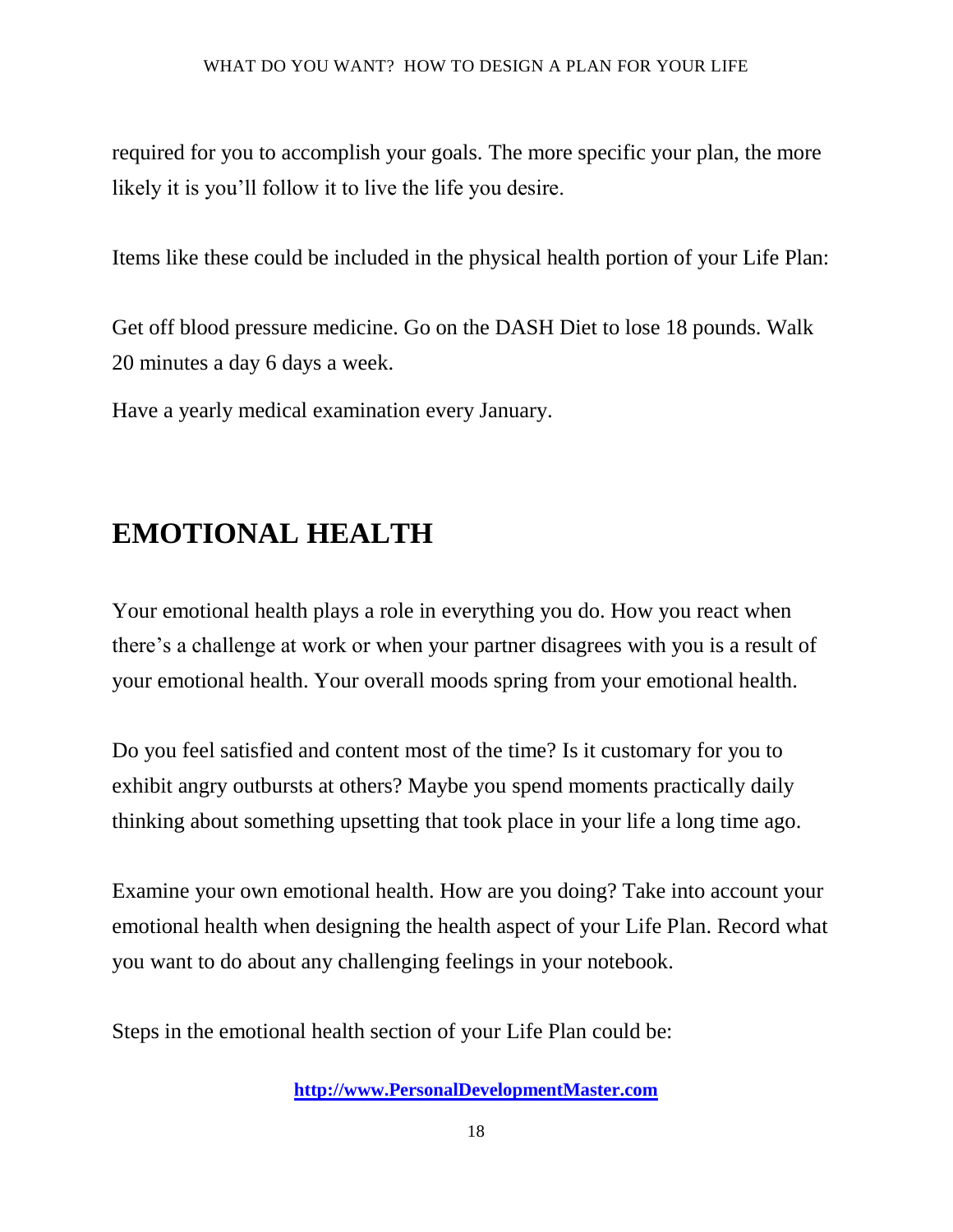Ask physician for referral to therapist to resolve old issues regarding father. Note occurrences of angry outbursts on calendar. Find a good book on anger management to work on decreasing outbursts.

Your physical and emotional healths are two aspects of life that permeate all other areas of your existence. If you're in the best shape you can be physically and emotionally, good for you. However, if you desire to make some adjustments in these areas of your Life Plan, write down exactly what you wish to do to achieve what you desire.

*"Let our advance worrying become advance thinking and planning."* 

–Sir Winston Churchill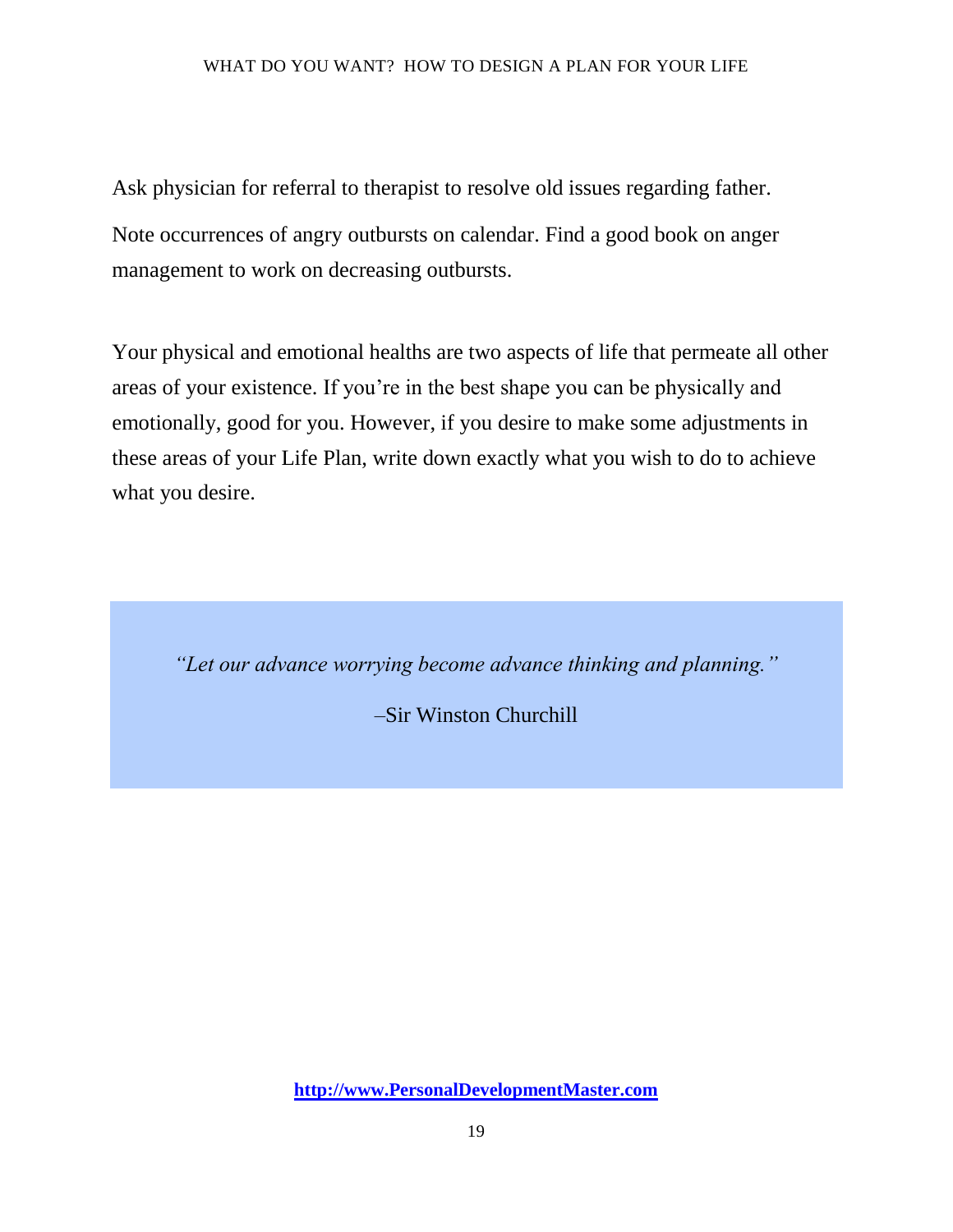### **CHARACTER**

Elements of your character also figure in to the big picture of your life. Perhaps you believe you already possess the character traits you deem important. However, it's worth your time to consider this very relevant area of your life.

Possessing and displaying strong character is necessary to live a life you can be proud of. Do you have the character traits you believe to be important or that you admire? Do you strive to show the patience your grandfather always demonstrated that you so appreciated? Have you developed your mother's strong work ethic you were always so proud of?

Now is the time to inventory your own character traits. Maybe you've got the traits you've aspired to but have a few you'd like to alter or improve on.

Under the "Character" heading in your notebook, write down whether to keep doing what you're doing or how you want to alter some of your personal qualities.

Be specific in your Life Plan – for example, you might write:

I will listen better to co-workers and make efforts to understand them better so I can be a mentor and help others.

Read a book about patience. A goal is to increase patience.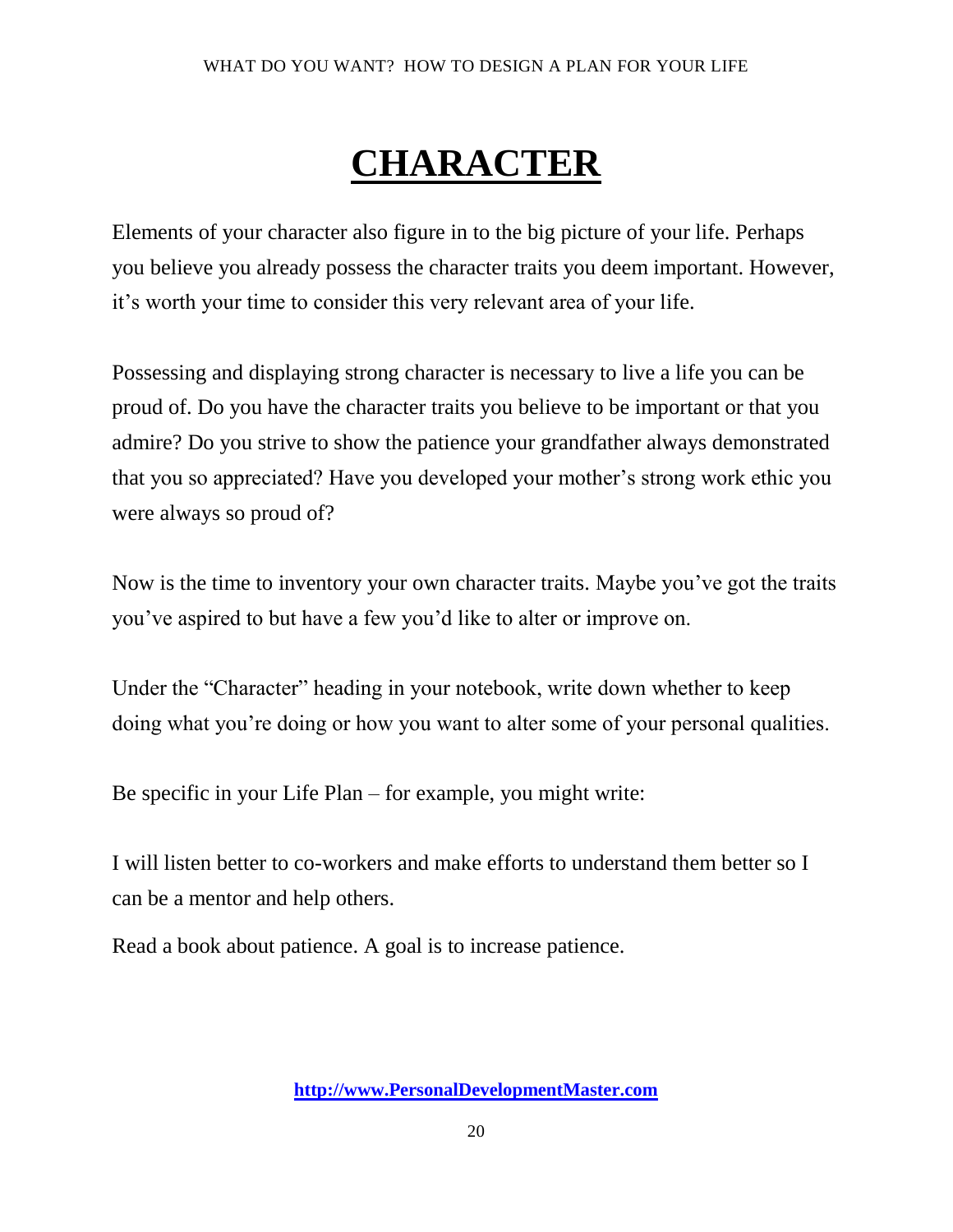Work harder by finishing all projects I start within two weeks. Keep listing of my projects and check them off as I complete them. Seek supervisor's guidance to improve my work habits.

Having positive character strengths will lead you toward a fulfilling life. In your Life Plan, you'll want to address character traits specifically.

Consider what's important to you regarding your character and then document your goals and the steps you'll take to achieve them in your Life Plan.

> *"Make no little plans; they have no magic to stir men's blood. Make big plans, aim high in hope and work."*

> > –Daniel Burnham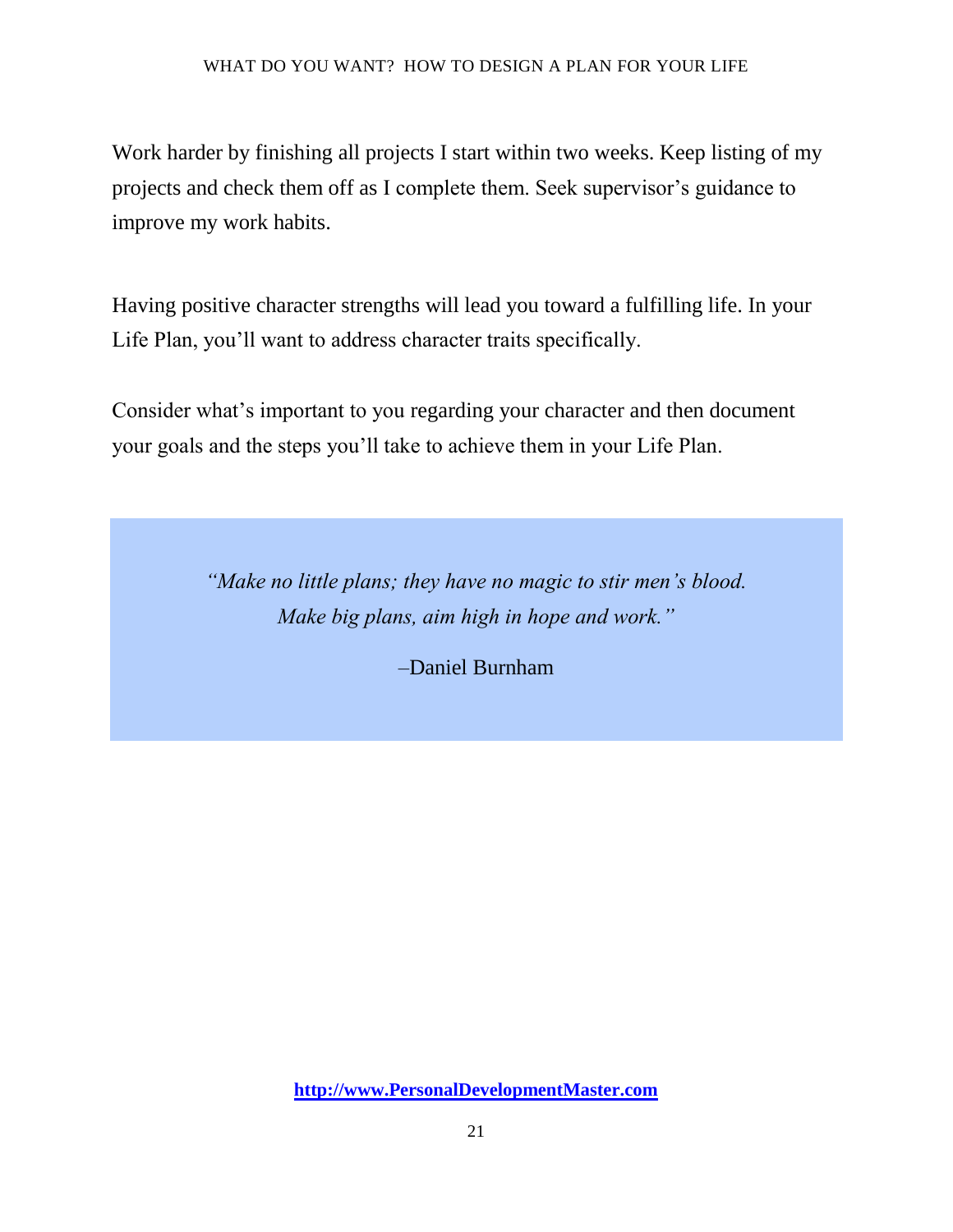# **HOBBIES AND ACTIVITIES**

Mental health experts have long known the incredible impact that chosen hobbies and activities have on a person's life. Do you have hobbies you adore?

Collecting baseball cards or old dishes might bring you the greatest emotional lift ever. Being involved in the local Chess Club or volunteering at the library could be the icing on your cake of life.

Take a look at these sample Life Plan steps:

Sign up for golf lessons next month. Learn how to play golf. Practice golf once a week in addition to lesson time.

Call the community theatre and inquire about try-outs for their next production.

Whatever your beloved hobbies and activities, ensure you've included them in your Life Plan. What changes would you like to make in this realm of your life? Are there hobbies you're tired of doing? Would you like to develop an interest in a new activity? Write down the activities you've always wanted to do in your spare time.

Realizing the impact of your hobbies and activities on your life is important to your levels of contentment and satisfaction. Consider hobbies and activities as important parts of your Life Plan.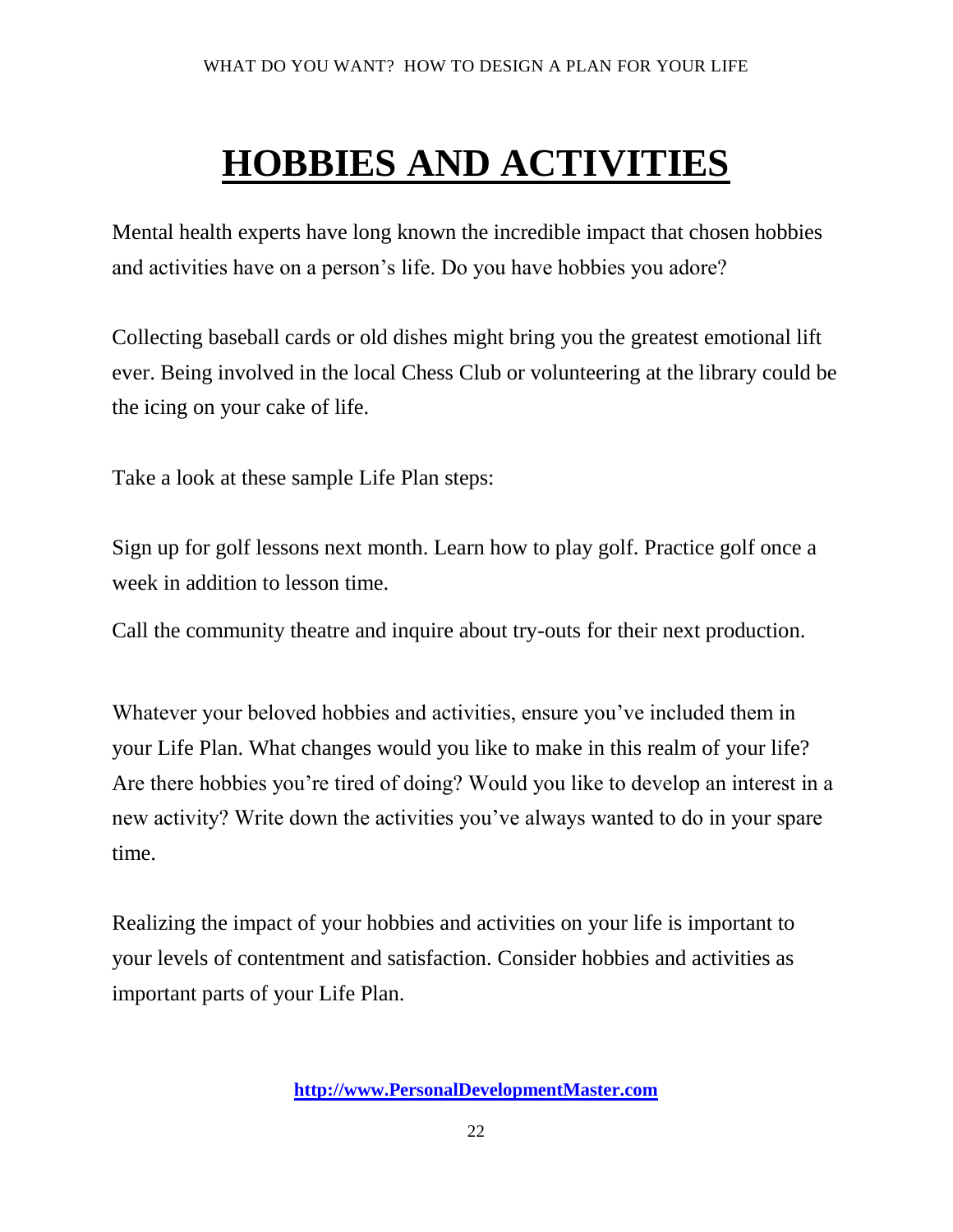*"Great minds have purposes; others have wishes."* 

–Washington Irving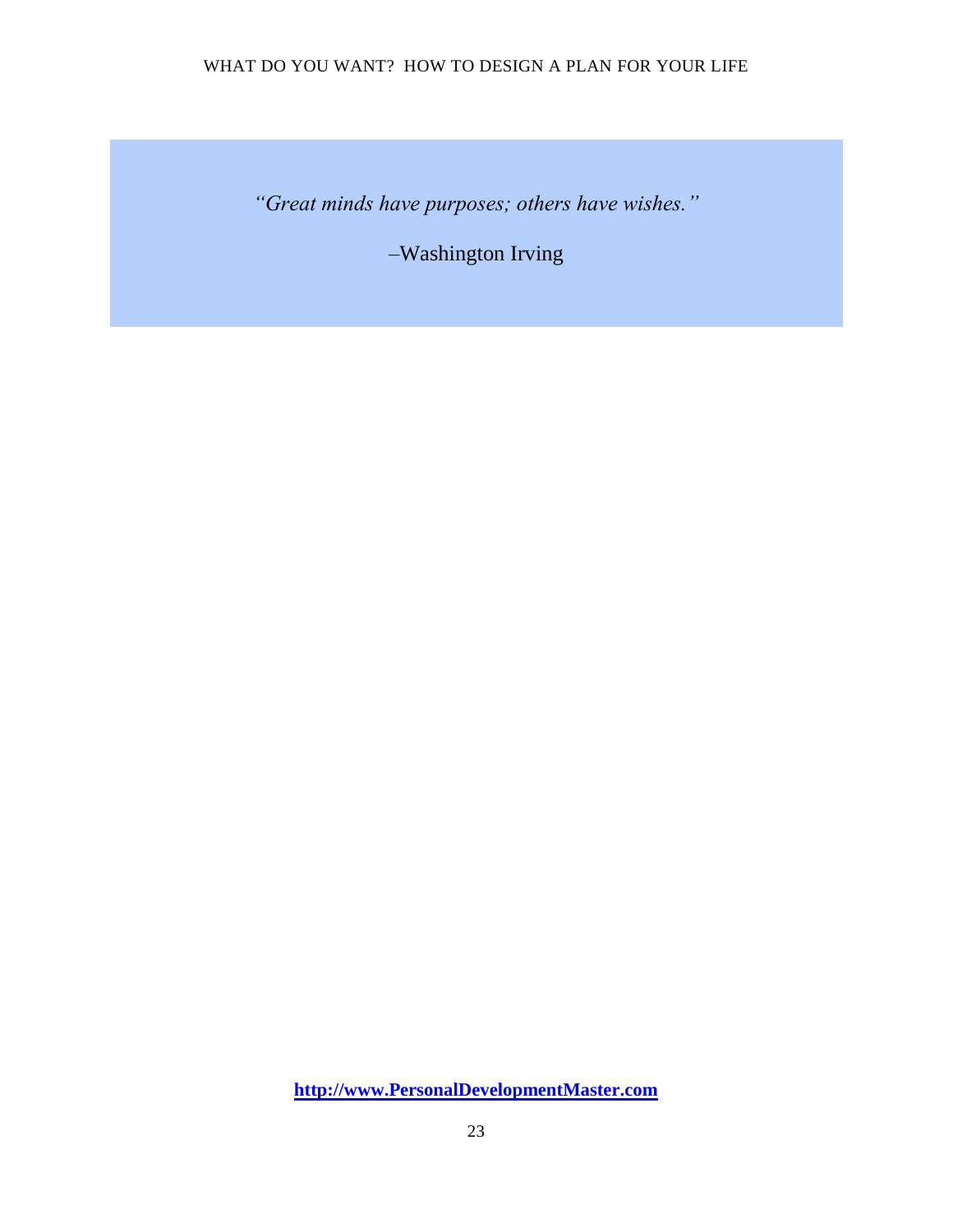# **INTELLECTUAL AND CULTURAL PURSUITS**

Having intellectual and cultural pursuits in life may or may not be important to you.

If thinking great thoughts, engaging in stimulating conversation, and being in a constant state of learning are things you love to do, then it would make sense for you to include something about intellectual pursuits in your Life Plan.

Learning a second language, reading all of Shakespeare's works, or attending plays and cultural shows are relevant pastimes if you want to be involved in cultural activities. Consider what some of your secret passions might be. For example, have you always wanted to re-read some of the classics you read in high school so you can truly enjoy and understand them?

Perhaps your ethnic background and country are subjects you've always dreamed of exploring in depth. Can you imagine more fascinating pursuits than these? You deserve to take the time to engage in whatever cultural pursuits that draw your interest.

Check out these possible items in this category of your Life Plan:

Attend one play every 3 months. Call about special pricing at the theatre.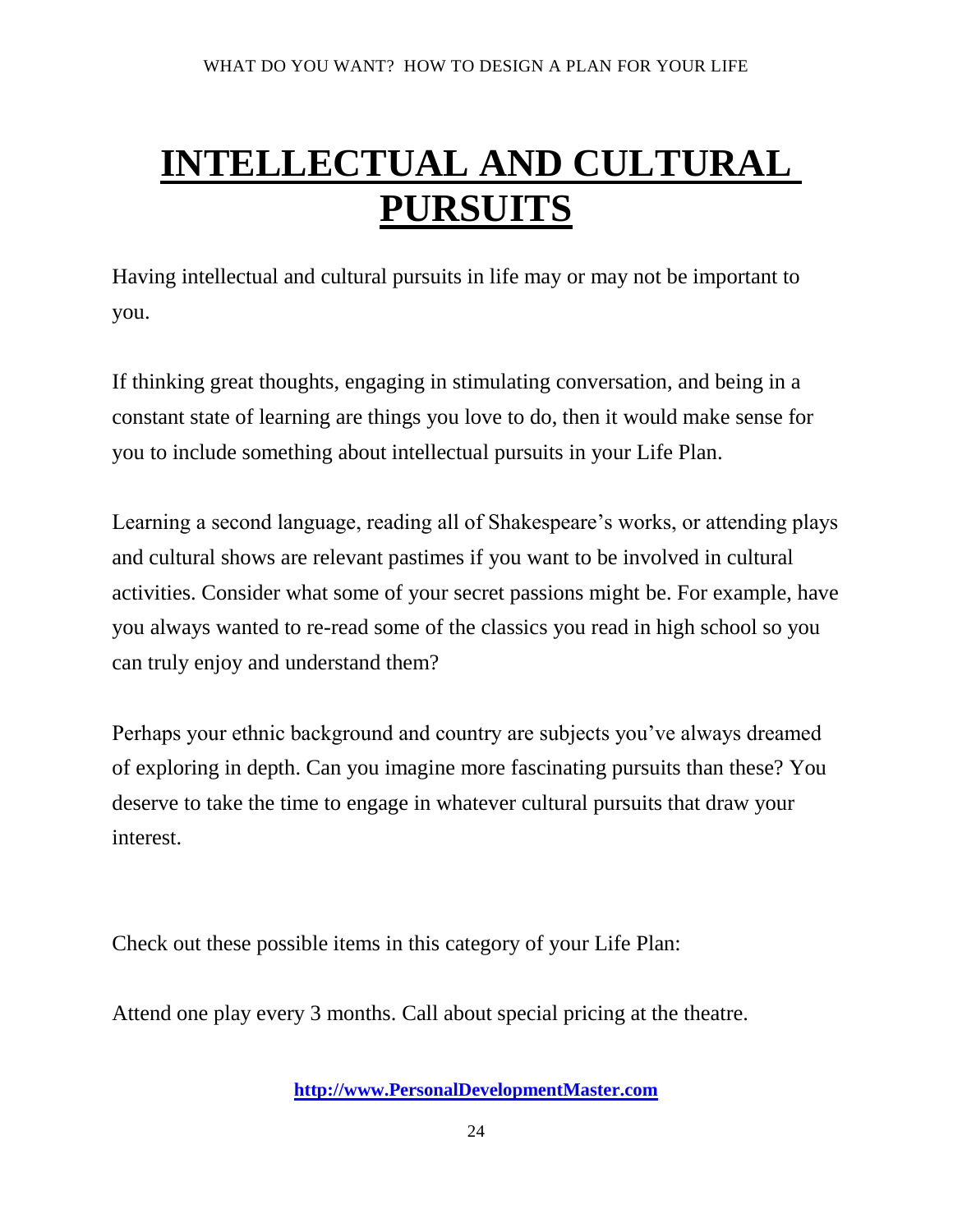Research my cultural heritage. Join Genealogy.com to construct my family tree. Check out travel DVD at public library on Spain.

Are you happy with the level of these pursuits you currently enjoy? Outline specifically how you'll pursue them in your Life Plan.

> *"Planning is about bringing the future into the present so that you can do something about it now."*

> > –Alan Lakein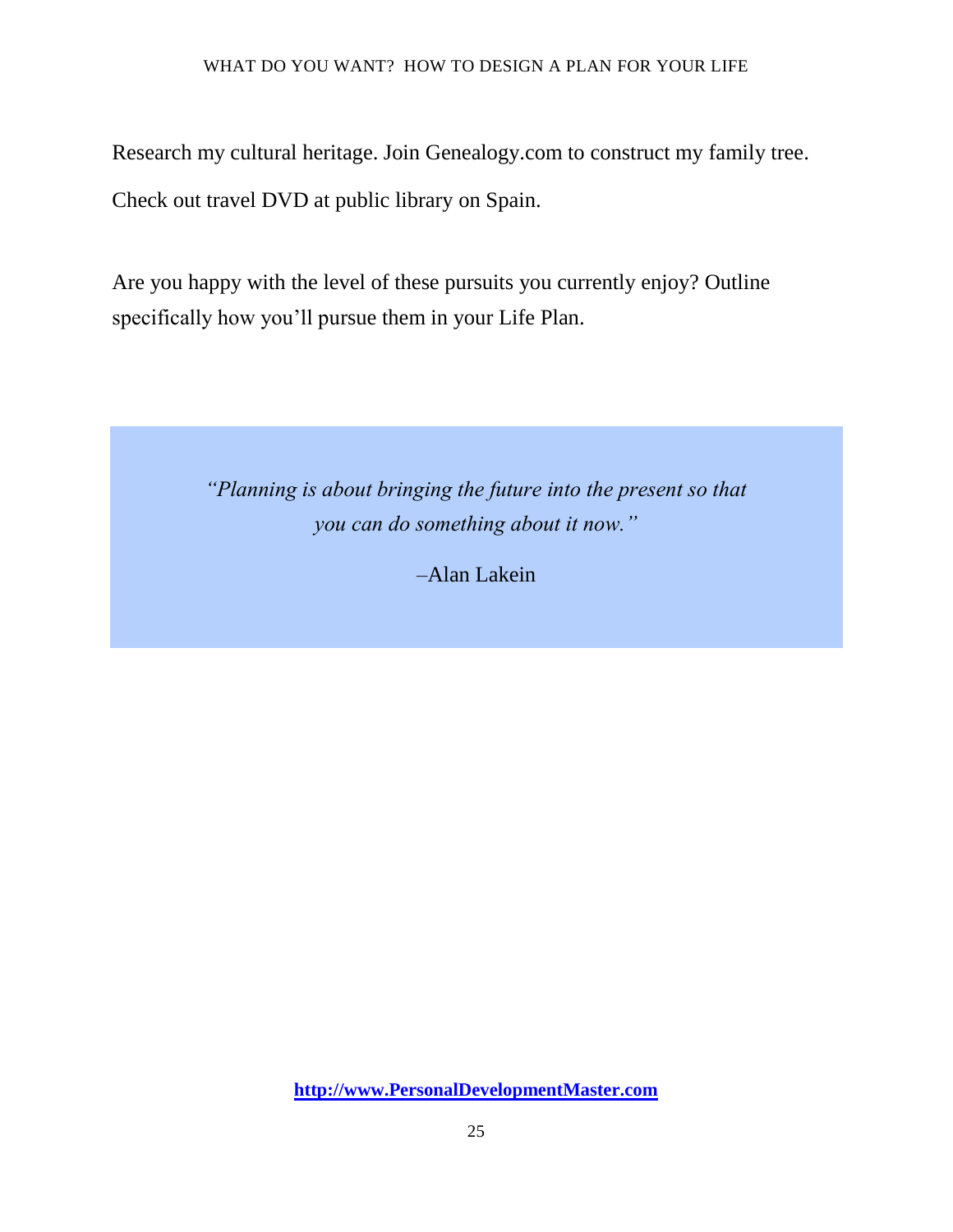# **SUMMARY**

Creating your Life Plan is a fluid process because life itself is ever-changing. Situations transform, people grow, and unexpected events occur. So re-evaluating your Life Plan from time to time is the smart thing to do.

Your Life Plan will ensure you live wherever you wish in the way you want. Your plan will provide a pathway for you to do work you're passionate about and cultivate relationships with partners, have children and family, and fraternize with friends you adore.

A plan will even help you set up your spare time so you're spending it doing hobbies and activities that bring you satisfaction, fascination, and joy.

Make your physical and emotional health a focus of your Life Plan — the healthier you are the better life you'll live. Re-visiting your Life Plan from time to time will allow you the opportunity to continue to work to strengthen your character and possess the qualities you deem important.

Finally, reviewing your Life Plan will show you whether you're pursuing activities that expand your intellect and taste for cultural events.

If you strive to truly embrace life at its fullest, make your own plan and then take every step from this day forward to make it happen! Live the life you truly want by discovering the value of having a Life Plan.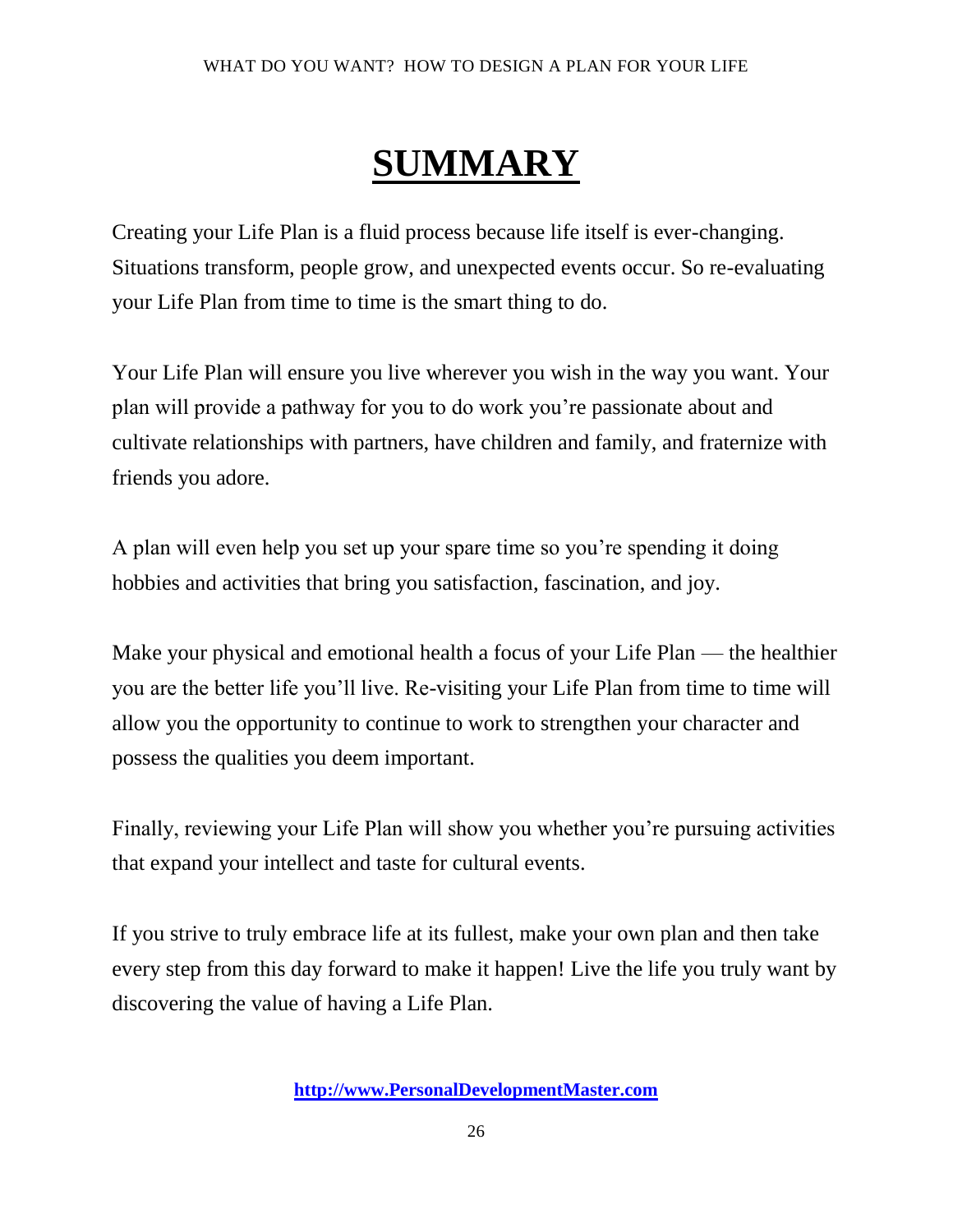*"If you want your life to be a magnificent story, then begin by realizing that you are the author and every day you have the opportunity to write a new page."* –Mark Houlahan

# *If you have not downloaded the How To Design A Plan For Your Life Workbook*

You can download it at:

[http://personaldevelopmentmaster.com/free-ebook-](http://personaldevelopmentmaster.com/free-ebook-how-to-design-a-plan-for-your-life.html)

[how-to-design-a-plan-for-your-life.html](http://personaldevelopmentmaster.com/free-ebook-how-to-design-a-plan-for-your-life.html)